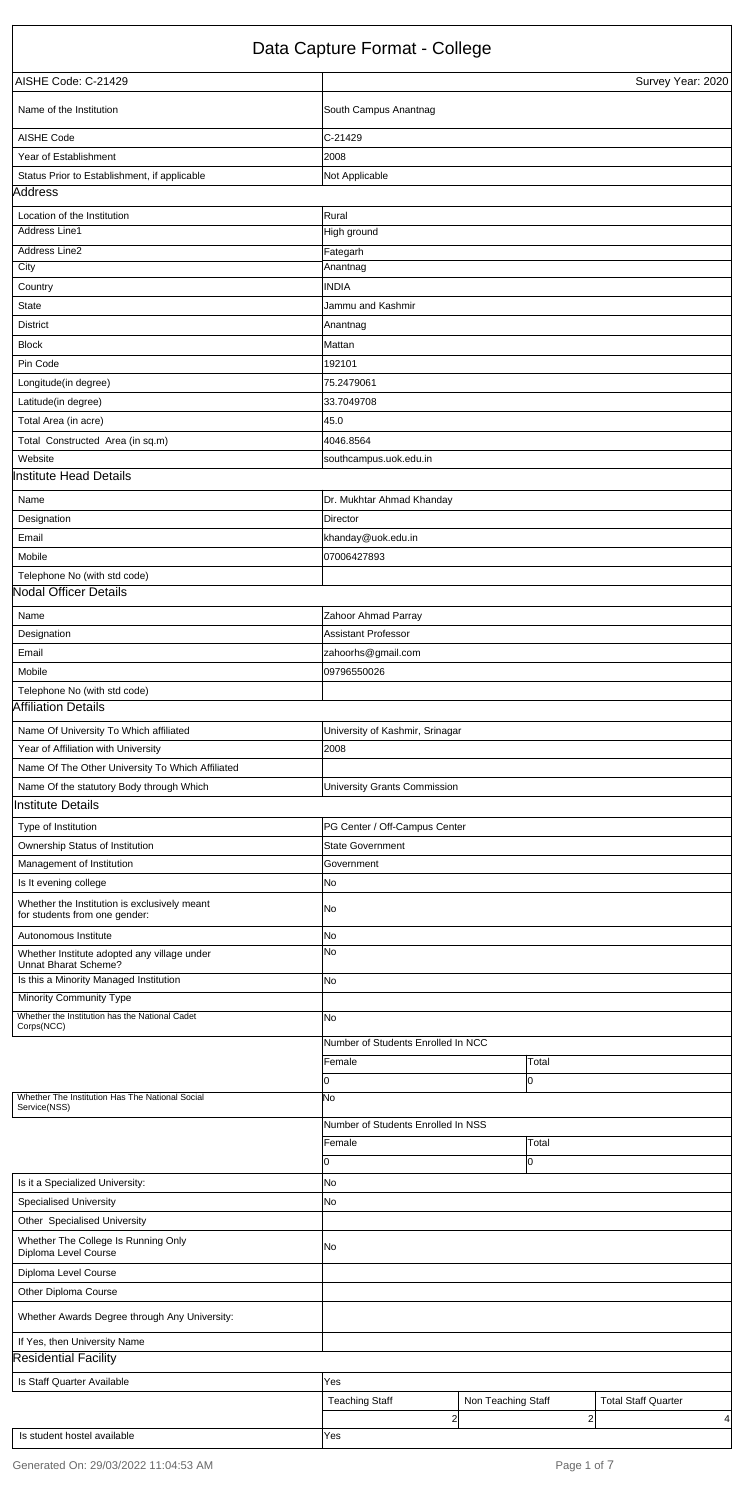|                                                                                                                                       |                       |                         | AISHE Code: C-21429                                                              |                                                         |                                      |                                                |                                            |                                       |                                                                                                                                                                                                                                           |                                              |                                                                               |                               |                          |                               |                                                       |                |                                            |                                                    |                                       | Survey Year: 2020                   |                                    |                          |
|---------------------------------------------------------------------------------------------------------------------------------------|-----------------------|-------------------------|----------------------------------------------------------------------------------|---------------------------------------------------------|--------------------------------------|------------------------------------------------|--------------------------------------------|---------------------------------------|-------------------------------------------------------------------------------------------------------------------------------------------------------------------------------------------------------------------------------------------|----------------------------------------------|-------------------------------------------------------------------------------|-------------------------------|--------------------------|-------------------------------|-------------------------------------------------------|----------------|--------------------------------------------|----------------------------------------------------|---------------------------------------|-------------------------------------|------------------------------------|--------------------------|
|                                                                                                                                       |                       | No of Hostels           |                                                                                  |                                                         |                                      |                                                |                                            |                                       | Þ.                                                                                                                                                                                                                                        |                                              |                                                                               |                               |                          |                               |                                                       |                |                                            |                                                    |                                       |                                     |                                    |                          |
|                                                                                                                                       |                       | S.No                    |                                                                                  |                                                         |                                      |                                                | Name                                       |                                       |                                                                                                                                                                                                                                           | <b>Type</b>                                  |                                                                               |                               |                          |                               | Capacity                                              |                |                                            |                                                    | <b>Students Residing</b>              |                                     |                                    |                          |
| 1                                                                                                                                     |                       |                         |                                                                                  | <b>Boys Hostel</b>                                      |                                      |                                                |                                            |                                       |                                                                                                                                                                                                                                           | <b>Boys Hostel</b>                           |                                                                               |                               |                          |                               |                                                       | 50             |                                            |                                                    |                                       |                                     |                                    | 50                       |
| 2                                                                                                                                     |                       |                         |                                                                                  | <b>Girls Hostel</b>                                     |                                      |                                                |                                            |                                       |                                                                                                                                                                                                                                           | Girls Hostel                                 |                                                                               |                               |                          |                               |                                                       | 60             |                                            |                                                    |                                       |                                     |                                    | 60                       |
|                                                                                                                                       |                       |                         | List of Department:                                                              |                                                         |                                      |                                                |                                            |                                       |                                                                                                                                                                                                                                           |                                              |                                                                               |                               |                          |                               |                                                       |                |                                            |                                                    |                                       |                                     |                                    |                          |
|                                                                                                                                       |                       |                         |                                                                                  |                                                         |                                      |                                                |                                            |                                       |                                                                                                                                                                                                                                           |                                              |                                                                               |                               |                          |                               |                                                       |                |                                            |                                                    |                                       |                                     |                                    |                          |
| S.No<br>1                                                                                                                             |                       |                         |                                                                                  |                                                         |                                      |                                                |                                            |                                       |                                                                                                                                                                                                                                           |                                              | Name of Department / Centers                                                  |                               |                          |                               |                                                       |                |                                            |                                                    |                                       |                                     |                                    |                          |
| 2                                                                                                                                     |                       |                         | Department of Computer Sciences<br>Department of Education                       |                                                         |                                      |                                                |                                            |                                       |                                                                                                                                                                                                                                           |                                              |                                                                               |                               |                          |                               |                                                       |                |                                            |                                                    |                                       |                                     |                                    |                          |
| $\overline{3}$                                                                                                                        |                       |                         | Department of English                                                            |                                                         |                                      |                                                |                                            |                                       |                                                                                                                                                                                                                                           |                                              |                                                                               |                               |                          |                               |                                                       |                |                                            |                                                    |                                       |                                     |                                    |                          |
| 4                                                                                                                                     |                       |                         | Department of Management Studies                                                 |                                                         |                                      |                                                |                                            |                                       |                                                                                                                                                                                                                                           |                                              |                                                                               |                               |                          |                               |                                                       |                |                                            |                                                    |                                       |                                     |                                    |                          |
| $\overline{5}$                                                                                                                        |                       |                         | Department of Mathematics                                                        |                                                         |                                      |                                                |                                            |                                       |                                                                                                                                                                                                                                           |                                              |                                                                               |                               |                          |                               |                                                       |                |                                            |                                                    |                                       |                                     |                                    |                          |
| 6                                                                                                                                     |                       |                         | Department of Urdu                                                               |                                                         |                                      |                                                |                                            |                                       |                                                                                                                                                                                                                                           |                                              |                                                                               |                               |                          |                               |                                                       |                |                                            |                                                    |                                       |                                     |                                    |                          |
| 17                                                                                                                                    |                       |                         | Institute of Nursing                                                             |                                                         |                                      |                                                |                                            |                                       |                                                                                                                                                                                                                                           |                                              |                                                                               |                               |                          |                               |                                                       |                |                                            |                                                    |                                       |                                     |                                    |                          |
|                                                                                                                                       |                       |                         | Regular Programme Details                                                        |                                                         |                                      |                                                |                                            |                                       |                                                                                                                                                                                                                                           |                                              |                                                                               |                               |                          |                               |                                                       |                |                                            |                                                    |                                       |                                     |                                    |                          |
|                                                                                                                                       |                       |                         | Regular Programmes offered by Institution                                        |                                                         |                                      |                                                |                                            |                                       |                                                                                                                                                                                                                                           |                                              |                                                                               |                               |                          |                               |                                                       |                |                                            |                                                    |                                       |                                     |                                    |                          |
| S.No                                                                                                                                  |                       | Level                   | Programme                                                                        |                                                         | Broad<br><b>Discipline</b><br>Group  | <b>Broad</b><br><b>Discipline</b><br>Group     | <b>Dsicipline</b><br>/Subject              | Whether<br>Vocational<br>Course       | Year<br>of<br>Start                                                                                                                                                                                                                       | Approved<br>Intake                           | Admission<br>Criterion                                                        |                               | Course                   | Type                          | Examina<br>tion<br>System                             |                | <b>Statuatory Body</b><br>Through<br>Which |                                                    |                                       | University<br>Through<br>Which      |                                    | Accreditati<br>on Status |
| $\vert$ 1                                                                                                                             | Ph.D.                 |                         | Ph.D.-Doctor                                                                     | Foreign                                                 | Category                             | Name<br>English                                | English                                    | No                                    | 2018                                                                                                                                                                                                                                      | 12                                           | University level 3                                                            | Y                             | м                        | Gener                         | Not                                                   |                | Approved<br><b>University Grants</b>       |                                                    | Jniversity of                         | Approved                            | Yes                                |                          |
| $\overline{2}$                                                                                                                        | Ph.D.                 |                         | of Philosophy Language<br>Ph.D.-Doctor                                           | Management                                              |                                      | <b>Business</b>                                | Management No                              |                                       | 2018                                                                                                                                                                                                                                      | 12                                           | Examination<br>University level 3                                             |                               |                          | lal<br>Gener                  | Applicable Commission<br>Semester                     |                | <b>University Grants</b>                   |                                                    | Kashmir,<br>Srinagar<br>University of |                                     | Yes                                |                          |
|                                                                                                                                       |                       |                         | of Philosophy                                                                    |                                                         |                                      | Administratio                                  |                                            |                                       |                                                                                                                                                                                                                                           |                                              | Examination<br>University level 3                                             |                               |                          | lal<br>Gener Not              |                                                       | Commission     |                                            |                                                    | Kashmir,<br>Srinagar                  |                                     |                                    |                          |
| $\overline{3}$                                                                                                                        | Ph.D.                 |                         | Ph.D.-Doctor Science<br>of Philosophy                                            |                                                         |                                      | Mathematics                                    | Mathematics No                             |                                       | 2018                                                                                                                                                                                                                                      | 12                                           |                                                                               | University Grants             |                          | University of                 |                                                       | Yes            |                                            |                                                    |                                       |                                     |                                    |                          |
| 4                                                                                                                                     | Post<br>Graduate      |                         | M.A.-Master<br>of Arts                                                           | Education                                               |                                      | Education                                      | Education                                  | No                                    | Examination<br>Applicable Commission<br>Kashmir,<br>lal<br>Srinagar<br>2009<br>78<br><b>Both</b><br>University of<br>University level 2<br>Semester<br><b>University Grants</b><br>O<br>Examination<br>Commission<br>Kashmir,<br>Srinagar |                                              |                                                                               |                               |                          |                               |                                                       |                |                                            |                                                    |                                       |                                     | Yes                                |                          |
| 5                                                                                                                                     | Post<br>Graduate      |                         | M.A.-Master<br>of Arts                                                           | Foreign<br>Language                                     |                                      | English                                        | English                                    | No                                    | 2008                                                                                                                                                                                                                                      | 72                                           | University level 2<br>Examination                                             |                               |                          | <b>Both</b>                   | Semester                                              | Commission     | <b>University Grants</b>                   |                                                    | University of<br>Kashmir,<br>Srinagar |                                     | Yes                                |                          |
| 6                                                                                                                                     | Post<br>Graduate      |                         | M.A.-Master<br>of Arts                                                           | Indian<br>Language                                      |                                      | Urdu                                           | Urdu                                       | No                                    | 2015                                                                                                                                                                                                                                      | 65                                           | University level 2<br>Examination                                             |                               |                          | <b>Both</b>                   | Semester                                              | Commission     | <b>University Grants</b>                   |                                                    | University of<br>Kashmir,<br>Srinagar |                                     | Yes                                |                          |
| 7                                                                                                                                     | Post                  | Graduate                | M.B.A.-<br>Master of<br><b>Business</b><br>Administratio                         | Management                                              |                                      | <b>Business</b><br>Administratio Studies<br>In | Management No                              |                                       | 2009                                                                                                                                                                                                                                      | 52                                           | All India level<br>Examination                                                |                               | l0                       | <b>Both</b>                   | Semester                                              | Commission     | <b>University Grants</b>                   |                                                    | University of<br>Kashmir,<br>Srinagar |                                     | Yes                                |                          |
| 8                                                                                                                                     | Post<br>Graduate      |                         | M.C.A. -<br>Master of<br>Computer                                                |                                                         | IT & Computer                        | Computer<br>Application                        | Computer<br>Applications                   | No                                    | 2009                                                                                                                                                                                                                                      | 52                                           | University level 3<br>Examination                                             |                               | l0                       | <b>Both</b>                   | Semester                                              | Commission     | <b>University Grants</b>                   |                                                    | University of<br>Kashmir,<br>Srinagar |                                     | Yes                                |                          |
| 9                                                                                                                                     | Post<br>Graduate      |                         | Applications<br>M.Ed. -<br>Master of<br>Education                                | Education                                               |                                      | Education                                      | Education                                  | No                                    | 2009                                                                                                                                                                                                                                      | 78                                           | University level 2<br>Examination                                             |                               | ŋ                        | <b>Both</b>                   | Semester                                              | Commission     | <b>University Grants</b>                   |                                                    | University of<br>Kashmir,<br>Srinagar |                                     | Yes                                |                          |
| 10                                                                                                                                    | Post<br>Graduate      |                         | M.Sc.-Master Science<br>of Science                                               |                                                         |                                      | Mathematics                                    | Mathematics                                | No                                    | 2008                                                                                                                                                                                                                                      | 65                                           | University level 2<br>Examination                                             |                               | l0                       | <b>Both</b>                   | Semester                                              | Commission     | <b>University Grants</b>                   |                                                    | University of<br>Kashmir,<br>Srinagar |                                     | Yes                                |                          |
| 11                                                                                                                                    | Under<br>Graduate     |                         | B.Sc.(Nursin<br>g)-Bachelor<br>of Science in<br>Nursing                          | Medical<br>Science                                      |                                      | Nursing                                        | Pharmaceuti No<br>cal Sciences             |                                       | 2017                                                                                                                                                                                                                                      | 50                                           | University level 3<br>Examination                                             |                               |                          | lal                           | Gener Annual                                          | Council        | Indian Nursing                             |                                                    | University of<br>Kashmir,<br>Srinagar |                                     | Yes                                |                          |
|                                                                                                                                       |                       |                         | Student Enrollment Regular Course                                                |                                                         |                                      |                                                |                                            |                                       |                                                                                                                                                                                                                                           |                                              |                                                                               |                               |                          |                               |                                                       |                |                                            |                                                    |                                       |                                     |                                    |                          |
|                                                                                                                                       |                       |                         | Programmes offered by Institution:                                               |                                                         |                                      |                                                |                                            |                                       |                                                                                                                                                                                                                                           |                                              |                                                                               |                               |                          |                               |                                                       |                |                                            |                                                    |                                       |                                     |                                    |                          |
| Note-<br>L-Level<br>P- Programme<br>C-Category<br>OM- Other Minority<br>MM- Muslim Minority<br>T-Total<br>F- Female<br>TG-Transgender |                       | D/S- Discipline/Subject | WVC- Whether Vocational Course<br>SE-SG - Seats earmarked as per GOI/State Govt. |                                                         |                                      |                                                |                                            |                                       |                                                                                                                                                                                                                                           |                                              |                                                                               |                               |                          |                               |                                                       |                |                                            |                                                    |                                       |                                     |                                    |                          |
|                                                                                                                                       |                       |                         |                                                                                  |                                                         |                                      |                                                |                                            |                                       |                                                                                                                                                                                                                                           |                                              |                                                                               |                               |                          |                               |                                                       |                |                                            |                                                    |                                       |                                     |                                    |                          |
|                                                                                                                                       |                       |                         |                                                                                  |                                                         |                                      |                                                |                                            |                                       |                                                                                                                                                                                                                                           |                                              |                                                                               |                               |                          | Number Of Students Enrolled   |                                                       |                |                                            |                                                    |                                       |                                     |                                    |                          |
| S.No                                                                                                                                  | L                     | P                       | Broad<br>Discipline<br>Group<br>Category                                         | Broad<br>Discipline<br>Group<br>Name                    | D/S                                  | WVC Type                                       | Year<br>$\mathsf C$<br><b>SEAP</b><br>GOI. | General                               | <b>EWS</b><br>SC<br><b>ST</b><br>OBC<br><b>TOTAL</b><br><b>SEAP</b><br>SEAF<br><b>SEAP</b><br><b>SEAP</b><br>SEAF<br>GOI<br>GOI<br>GOI.<br><b>GOI</b><br><b>GOI</b><br>State                                                              |                                              |                                                                               |                               |                          |                               |                                                       |                |                                            |                                                    |                                       |                                     | <b>REMARKS</b>                     |                          |
|                                                                                                                                       |                       |                         |                                                                                  |                                                         |                                      |                                                | State<br>Govt.                             | т<br>TG<br>F                          | State<br>Govt                                                                                                                                                                                                                             | TG<br>т<br>F                                 | State<br>T<br>Govt.                                                           | F<br>TG                       | Govt.                    | т                             | F<br>TG                                               | State<br>Govt  | T<br>$\mathsf F$                           | TG                                                 | <b>State</b><br>Τ<br>Govt.            | F                                   | TG                                 |                          |
|                                                                                                                                       | Under<br>Gradu<br>ate | Nursing                 | Medical<br>Science                                                               | Pharmace B.Sc. (Nurs No<br>utical<br>Sciences(<br>Under | ing)-<br>Bachelor<br>of Science      | Gen<br>eral                                    | $\mathbf{1}$<br>PWD                        | 45<br>45<br>17<br>$\circ$<br>$\Omega$ | $\overline{2}$<br>$\mathbf 0$<br>$\mathbf{0}$                                                                                                                                                                                             | $\Omega$<br>$\Omega$<br>$\Omega$<br>$\Omega$ | $\overline{2}$<br>$\overline{2}$<br>$\mathbf 0$<br>$\overline{0}$<br>$\Omega$ | $\overline{2}$<br>$\mathbf 0$ | $\Omega$<br><sup>0</sup> | $\overline{2}$<br>$\Omega$    | $\overline{1}$<br>$\Omega$<br>$\mathbf 0$<br>$\Omega$ | 2              | $\Omega$<br>$\Omega$                       | $\mathbf 0$<br>$\Omega$<br>$\mathbf 0$<br>$\Omega$ | 51                                    | 48<br>20<br>$\mathbf 0$<br>$\Omega$ | 0 <sup>NA</sup><br>0 <sup>NA</sup> |                          |
|                                                                                                                                       |                       |                         |                                                                                  | Graduate)                                               | in Nursing                           |                                                | MM                                         | 45<br>17                              | $\mathbf{0}$                                                                                                                                                                                                                              | $\mathbf 0$<br>$\mathbf 0$                   | $\Omega$<br>$\Omega$                                                          | $\mathbf 0$                   | $\mathbf 0$              |                               | $\overline{1}$<br>$\Omega$                            |                | $\Omega$                                   | $\mathbf 0$<br>$\Omega$                            |                                       | 46<br>18                            | 0 <sup>NA</sup>                    |                          |
|                                                                                                                                       |                       |                         |                                                                                  |                                                         |                                      |                                                | <b>OM</b>                                  | $\circ$<br>$\Omega$                   | $\mathbf{0}$                                                                                                                                                                                                                              | 0 <sup>1</sup><br>$\mathbf 0$                | $\mathbf 0$<br>$\overline{2}$                                                 | $\overline{\phantom{0}}$      | $\mathbf 0$              | $\mathbf 0$                   | $\mathbf 0$<br>$\Omega$                               |                | $\mathbf 0$                                | $\mathbf 0$<br>$\Omega$                            |                                       | $\overline{2}$<br>$\overline{a}$    | 0 <sup>NA</sup>                    |                          |
| $\overline{2}$                                                                                                                        | Under<br>Gradu        | Nursing                 | Medical<br>Science                                                               | Pharmace B.Sc.(Nurs No<br>utical                        | ing)-                                | Gen<br>eral                                    | $\overline{2}$                             | 47<br>52<br>38                        | $\overline{2}$<br>$\mathbf 0$                                                                                                                                                                                                             | $\circ$<br>$\Omega$                          | $\mathbf 0$<br>$\overline{2}$                                                 |                               | $\Omega$                 | $\overline{2}$<br>$\mathbf 0$ | $\mathbf 0$<br>$\Omega$                               | $\overline{2}$ | $\Omega$                                   | $\mathbf 0$<br>$\Omega$                            | 53                                    | 53<br>39                            | 0 <sup>NA</sup>                    |                          |
|                                                                                                                                       | ate                   |                         |                                                                                  | Sciences(<br>Under<br>Graduate)                         | Bachelor<br>of Science<br>in Nursing |                                                | <b>PWD</b>                                 | $\circ$<br>$\Omega$                   | $\mathbf{0}$                                                                                                                                                                                                                              | $\circ$<br>$\Omega$                          | $\mathbf 0$<br>$\Omega$                                                       | $\Omega$                      | $\Omega$                 | $\Omega$                      | $\mathbf 0$<br>$\mathbf 0$                            |                | $\Omega$                                   | $\mathbf 0$<br>$\Omega$                            |                                       | $\circ$<br>0                        | 0 <sup>NA</sup>                    |                          |
|                                                                                                                                       |                       |                         |                                                                                  |                                                         |                                      |                                                | <b>MM</b>                                  | 52<br>38                              | $\Omega$                                                                                                                                                                                                                                  | $\mathbf 0$                                  | $\Omega$                                                                      |                               |                          |                               | $\Omega$                                              |                |                                            | $\Omega$                                           |                                       | 53<br>39                            | 0 <sup>NA</sup>                    |                          |

|    |               |               |                     |                                       |                                                |           |               |                  | OM         |    | $\circ$        | O               |             |                |                          | $\Omega$       | $\Omega$     |                |          | $\Omega$ |          |                | $\Omega$ |          |          |                |                | $\Omega$ | $\Omega$     |    | $\circ$       | $\mathbf{0}$ | 0 NA            |
|----|---------------|---------------|---------------------|---------------------------------------|------------------------------------------------|-----------|---------------|------------------|------------|----|----------------|-----------------|-------------|----------------|--------------------------|----------------|--------------|----------------|----------|----------|----------|----------------|----------|----------|----------|----------------|----------------|----------|--------------|----|---------------|--------------|-----------------|
| 3  | Gradu         | Under Nursing | Medical<br>Science  | utical                                | Pharmace B.Sc.(Nurs No<br>ing)-                |           | I Gen<br>eral | $3 \text{ T}$    |            | 46 | 40             | 23              | $\Omega$    | $\overline{2}$ | $\overline{\phantom{a}}$ | $\overline{2}$ | $\Omega$     | $\mathfrak{p}$ |          | $\Omega$ | $\Omega$ | $\overline{2}$ |          |          | $\Omega$ | 2              | $\overline{2}$ | $\Omega$ | $\Omega$     | 52 | 44            | 24           | n <sub>NA</sub> |
|    | ate           |               |                     | Sciences(<br>Under                    | Bachelor<br>of Science<br>Graduate) in Nursing |           |               |                  | <b>PWD</b> |    | $\Omega$       | $\Omega$        | $\Omega$    |                | $\Omega$                 | $\Omega$       | <sup>0</sup> |                |          | $\Omega$ | $\Omega$ |                | $\Omega$ | $\Omega$ | $\Omega$ |                | $\Omega$       | $\circ$  | 0l           |    |               |              | n <sub>NA</sub> |
|    |               |               |                     |                                       |                                                |           |               |                  | <b>MM</b>  |    | 40             | 23              | $\Omega$    |                | $\overline{2}$           | $\overline{2}$ | <sup>0</sup> |                |          | $\Omega$ | $\Omega$ |                |          |          | $\Omega$ |                | $\overline{2}$ | $\circ$  | <sup>0</sup> |    | 44            | 24           | $n$ NA          |
|    |               |               |                     |                                       |                                                |           |               |                  | OM         |    | $\circ$        | $\Omega$        | $\mathbf 0$ |                | $\Omega$                 | $\mathbf 0$    | $\circ$      |                | $\Omega$ | $\Omega$ | $\Omega$ |                | $\circ$  | $\Omega$ | $\Omega$ |                | $\Omega$       | $\circ$  | <sup>0</sup> |    | $\Omega$      | $\Omega$     | n <sub>NA</sub> |
| 4  | Post<br>Gradu | n             |                     | Educatio Education Education<br>(Post | M.A.-<br>Master of                             | <b>No</b> | Both          | $1 \overline{1}$ |            | 72 | 68             | 54              | $\Omega$    | 2              | $\Omega$                 | $\mathbf 0$    | $\Omega$     | $\overline{2}$ | $\Omega$ | $\Omega$ | $\Omega$ | $\overline{2}$ | $\Omega$ | $\Omega$ | $\Omega$ | $\overline{2}$ | $\Omega$       | $\circ$  | $\Omega$     | 78 | 68            | 54           | 0 <sup>NA</sup> |
|    | ate           |               |                     | Graduate)                             | Arts                                           |           |               |                  | <b>PWD</b> |    | $\overline{2}$ | $\mathbf{1}$    | $\Omega$    |                | $\Omega$                 | $^{\circ}$     | 0I           |                | $\Omega$ | $\Omega$ | $\Omega$ |                | $\Omega$ | $\Omega$ | $\Omega$ |                | $\Omega$       | $\circ$  | -ol          |    | $\mathcal{P}$ |              | n <sub>NA</sub> |
|    |               |               |                     |                                       |                                                |           |               |                  | <b>MM</b>  |    | 68             | 54              |             |                | $\Omega$                 | $^{\circ}$     | 0l           |                |          | $\Omega$ | $\Omega$ |                | $\circ$  | $\Omega$ | $\Omega$ |                | $\Omega$       | $\circ$  | οI           |    | 68            | 54           | 0 <sup>NA</sup> |
|    |               |               |                     |                                       |                                                |           |               |                  | OM         |    | $\Omega$       | $\Omega$        | $\Omega$    |                | $\Omega$                 | $\Omega$       | 0l           |                |          | $\Omega$ | C        |                | $\Omega$ | n        | $\Omega$ |                | $\Omega$       | $\Omega$ | $\Omega$     |    | $\Omega$      | $\Omega$     | n <sub>NA</sub> |
| 5  | Post<br>Gradu | $\mathsf{n}$  |                     | Educatio Education Education<br>(Post | M.A.-<br>Master of                             | <b>No</b> | Both          | $2$ T            |            | 72 | 57             | 38 <sup>l</sup> | $\Omega$    | $\overline{2}$ | $\Omega$                 | $\Omega$       | $\Omega$     | $\mathfrak{p}$ |          | $\Omega$ | $\Omega$ | $\overline{2}$ | $\Omega$ | $\Omega$ | $\Omega$ | $\overline{2}$ | $\Omega$       | $\circ$  | $\circ$      | 78 | 57            | 38           | n <sub>NA</sub> |
|    | ate           |               |                     | Graduate)                             | Arts                                           |           |               |                  | <b>PWD</b> |    | $\circ$        | $\Omega$        | $\Omega$    |                | $\Omega$                 | $\mathbf 0$    | $\Omega$     |                |          | $\Omega$ | $\Omega$ |                | $\Omega$ | $\Omega$ | $\Omega$ |                | $\Omega$       | $\Omega$ | 0l           |    | $\Omega$      | $\sim$       | n <sub>NA</sub> |
|    |               |               |                     |                                       |                                                |           |               |                  | MM         |    | 57             | 38              | $\Omega$    |                | $\Omega$                 | $\mathbf 0$    | 0l           |                | $\Omega$ | $\Omega$ | $\Omega$ |                | $\circ$  | $\Omega$ | $\Omega$ |                | $\Omega$       | $\circ$  | -ol          |    | 57            | 38           | 0 <sub>NA</sub> |
|    |               |               |                     |                                       |                                                |           |               |                  | OM         |    | $\circ$        | $\Omega$        | $\Omega$    |                | $\Omega$                 | $\Omega$       | ΩI           |                |          | $\Omega$ | C        |                | $\circ$  | n        | $\Omega$ |                | $\Omega$       | $\circ$  | 0l           |    | $\Omega$      | $\Omega$     | n <sub>NA</sub> |
| l6 | Post<br>Gradu | English       | Foreign<br>Language | English(P<br>ost                      | M.A.-<br>Master of                             | <b>No</b> | Both          | $\overline{1}$   | Iт         | 66 | 48             | 30              |             | 2              | $\Omega$                 | $\Omega$       | $\Omega$     | $\mathcal{P}$  |          | $\Omega$ | c        | $\overline{2}$ | $\Omega$ | n        | $\Omega$ | 2              | $\Omega$       | $\circ$  | $\circ$      | 72 | 48            | 30           | n <sub>NA</sub> |
|    | ate           |               |                     | Graduate)                             | Arts                                           |           |               |                  | <b>PWD</b> |    | $\Omega$       | $\Omega$        | $\Omega$    |                | $\Omega$                 | $\Omega$       | <sub>0</sub> |                |          | $\Omega$ | $\Omega$ |                | $\Omega$ | $\Omega$ | $\Omega$ |                | $\Omega$       | $\Omega$ | -ol          |    | $\Omega$      | $\Omega$     | n <sub>NA</sub> |
|    |               |               |                     |                                       |                                                |           |               |                  | <b>MM</b>  |    | 48             | 30              | $\Omega$    |                | $\Omega$                 | $\mathbf 0$    | 0l           |                | $\Omega$ | $\Omega$ | $\Omega$ |                | $\circ$  | $\Omega$ | $\Omega$ |                | $\Omega$       | $\circ$  | -ol          |    | 48            | 30           | n <sub>NA</sub> |
|    |               |               |                     |                                       |                                                |           |               |                  | OM         |    | $\circ$        | $\Omega$        | $\Omega$    |                | $\Omega$                 | $\mathbf 0$    | 0l           |                |          | $\Omega$ | $\Omega$ |                | $\circ$  | $\Omega$ | $\Omega$ |                | $\Omega$       | $\circ$  | $\Omega$     |    | $\Omega$      | $\Omega$     | n <sub>NA</sub> |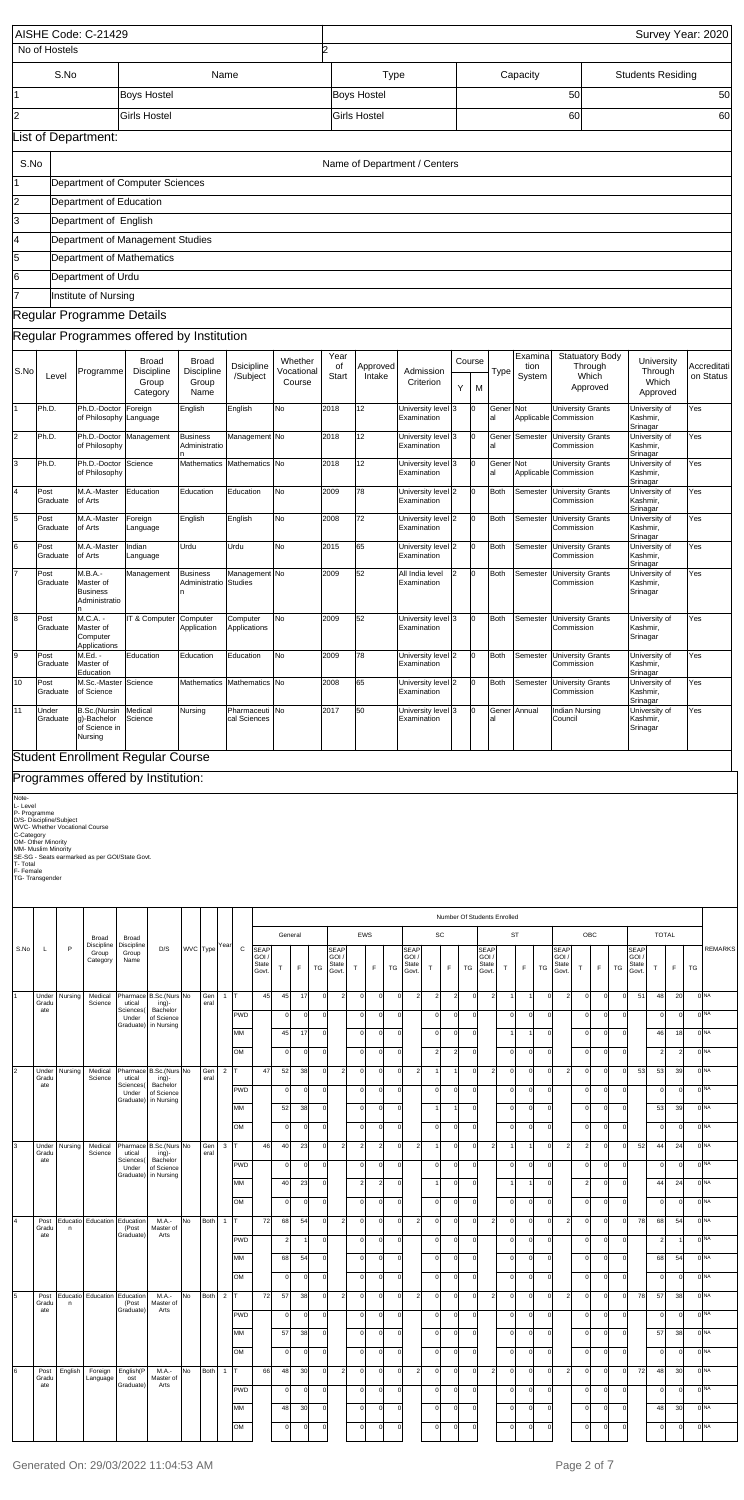|                       |                      |                           | AISHE Code: C-21429            |                                                    |                                                   |               |             |                |                  |                      |                                |                                  |             |                                                        |                    |                        |                     |                          |                     |                         |                            |                             |                    |                         |                        |                     |                             |                            |                               |                    |                      |                      |              | Survey Year: 2020                  |
|-----------------------|----------------------|---------------------------|--------------------------------|----------------------------------------------------|---------------------------------------------------|---------------|-------------|----------------|------------------|----------------------|--------------------------------|----------------------------------|-------------|--------------------------------------------------------|--------------------|------------------------|---------------------|--------------------------|---------------------|-------------------------|----------------------------|-----------------------------|--------------------|-------------------------|------------------------|---------------------|-----------------------------|----------------------------|-------------------------------|--------------------|----------------------|----------------------|--------------|------------------------------------|
|                       |                      |                           |                                |                                                    |                                                   |               |             |                |                  |                      |                                | General                          |             |                                                        |                    | EWS                    |                     |                          | SC                  |                         |                            | Number Of Students Enrolled |                    | ST                      |                        |                     |                             | OBC                        |                               |                    |                      | <b>TOTAL</b>         |              |                                    |
| S.No                  | L                    | P                         | Broad<br>Discipline<br>Group   | Broad<br>Discipline<br>Group                       | D/S                                               | WVC Type Year |             |                | $\mathtt{C}$     | <b>SEAP</b><br>GOI / |                                |                                  |             | SEAP<br>GOI /                                          |                    |                        |                     | <b>SEAP</b><br>GOI       |                     |                         |                            | <b>SEAP</b><br>GOI/         |                    |                         |                        | <b>SEAP</b><br>GOI. |                             |                            |                               | SEAF<br><b>GOI</b> |                      |                      |              | <b>REMARKS</b>                     |
|                       |                      |                           | Category                       | Name                                               |                                                   |               |             |                |                  | State<br>Govt.       | T                              | F                                | TG          | State<br>Govt.                                         | $\top$             | $\mathsf F$            | TG                  | State<br>Govt.           | T                   | F                       | TG                         | State<br>Govt.              | T                  | $\mathsf F$             | TG                     | State<br>Govt.      | т                           | F                          | TG                            | State<br>Govt      | $\top$               | $\mathsf F$          | TG           |                                    |
| 17                    | Post<br>Gradu        | English                   | Foreign<br>Language            | English(P<br>ost                                   | M.A.-<br>Master of                                | No            | Both        | $\overline{2}$ |                  | 66                   | $\circ$                        | $\circ$                          |             | $\overline{\mathbf{c}}$<br>$\mathbf 0$                 | $\circ$            | $\circ$                | $\circ$             | $\overline{2}$           | $\circ$             | $\circ$                 | $\mathbf 0$                | $\overline{c}$              | $\circ$            | $\mathbf 0$             | $\mathbf 0$            | $\overline{2}$      | $\mathsf{o}$                | $\mathbf 0$                | $\mathbf 0$                   | 72                 | $\overline{0}$       | $\Omega$             |              | 0 <sub>NA</sub>                    |
|                       | ate                  |                           |                                | Graduate)                                          | Arts                                              |               |             |                | PWD              |                      | $\circ$                        | $\overline{0}$                   |             | $\mathbf 0$                                            | $\circ$            | $\circ$                | $\circ$             |                          | $\circ$             | $\mathbf 0$             | $\mathbf 0$                |                             | $\circ$            | $\circ$                 | $\circ$                |                     | $\mathbf 0$                 | $\mathbf 0$                | $\circ$                       |                    | $\circ$              | $\Omega$             |              | 0 NA                               |
|                       |                      |                           |                                |                                                    |                                                   |               |             |                | MM               |                      | $\circ$                        | $\overline{0}$                   | $\Omega$    |                                                        | $\circ$            | $\circ$                | $\Omega$            |                          | $\circ$             | $\Omega$                | $\mathbf 0$                |                             | $\circ$            | $\circ$                 | $\Omega$               |                     | $\Omega$                    | $\mathbf 0$                | $\circ$                       |                    | $\circ$              | $\Omega$             |              | 0 <sup>NA</sup>                    |
| 8                     | Post                 | Urdu                      | Indian                         | Urdu(Post                                          | M.A.-                                             | No            | Both        | $\mathbf{1}$   | OM               | 59                   | $\mathsf{o}$<br>53             | $\overline{0}$<br>45             |             | $\mathbf{0}$<br>$\overline{a}$<br>$\mathbf 0$          | $\circ$<br>$\circ$ | $\circ$<br>$\mathbf 0$ | $\Omega$<br>$\circ$ | $\overline{\phantom{0}}$ | $\circ$<br>$\circ$  | $\Omega$<br>$\Omega$    | $\Omega$<br>$\Omega$       | $\overline{a}$              | $\circ$<br>$\circ$ | $\Omega$<br>$\Omega$    | $\circ$<br>$\mathbf 0$ | $\overline{2}$      | $\circ$<br>$\mathsf{o}$     | $\mathbf 0$<br>$\mathbf 0$ | $\overline{0}$<br>$\mathbf 0$ | 65                 | $\overline{0}$<br>53 | $\Omega$<br>45       |              | 0 NA<br>0 <sub>NA</sub>            |
|                       | Gradu<br>ate         |                           |                                | Language Graduate)                                 | Master of<br>Arts                                 |               |             |                | PWD              |                      |                                | $\overline{0}$                   |             | $\mathbf 0$                                            | $\circ$            | $\circ$                | $\circ$             |                          | $\circ$             | $\mathbf 0$             | $\mathbf 0$                |                             | $\circ$            | $\circ$                 | $\circ$                |                     | $\circ$                     | $\mathbf 0$                | $\circ$                       |                    | $\mathbf{1}$         | $\Omega$             |              | 0 NA                               |
|                       |                      |                           |                                |                                                    |                                                   |               |             |                | MM               |                      | 53                             | 45                               | $\Omega$    |                                                        | $\circ$            | $\circ$                | $\Omega$            |                          | $\circ$             | $\Omega$                | $\Omega$                   |                             | $\circ$            | $\circ$                 | $\Omega$               |                     | $\Omega$                    | $\mathbf 0$                | $\circ$                       |                    | 53                   | 45                   |              | 0 <sup>NA</sup>                    |
|                       |                      |                           |                                |                                                    |                                                   |               |             |                | OM               |                      | $\mathsf{o}$                   | $\overline{0}$                   |             | $\mathbf{0}$                                           | $\circ$            | $\circ$                | $\Omega$            |                          | $\circ$             | $\mathbf 0$             | $\Omega$                   |                             | $\circ$            | $\Omega$                | $\circ$                |                     | $\circ$                     | $\mathbf 0$                | $\overline{0}$                |                    | $\circ$              | $\Omega$             |              | 0 NA                               |
| 9                     | Post<br>Gradu<br>ate | Urdu                      | Indian                         | Urdu(Post<br>Language Graduate)                    | M.A.-<br>Master of<br>Arts                        | No            | <b>Both</b> | $\overline{2}$ |                  | 59                   | 54                             | 29                               |             | $\overline{a}$<br>$\mathbf 0$                          | $\circ$            | $\mathbf 0$            | $\circ$             | $\overline{\phantom{0}}$ | $\circ$             | $\Omega$                | $\Omega$                   | $\overline{\mathbf{c}}$     | $\circ$            | $\Omega$                | $\mathbf 0$            | $\overline{2}$      |                             | $\mathbf 0$                | $\mathbf 0$                   | 65                 | 55                   | 29                   |              | 0 <sub>NA</sub>                    |
|                       |                      |                           |                                |                                                    |                                                   |               |             |                | PWD<br>MM        |                      | 54                             | $\overline{0}$<br>29             | $\Omega$    | $\mathbf 0$                                            | $\circ$<br>$\circ$ | $\circ$<br>$\circ$     | $\circ$<br>$\Omega$ |                          | $\circ$<br>$\circ$  | $\Omega$<br>$\Omega$    | $\mathbf 0$<br>$\Omega$    |                             | $\circ$<br>$\circ$ | $\circ$<br>$\circ$      | $\circ$<br>$\Omega$    |                     | $\mathbf 0$                 | $\mathbf 0$<br>$\mathbf 0$ | $\circ$<br>$\circ$            |                    | $\mathbf{1}$<br>55   | $\Omega$<br>29       |              | 0 NA<br>0 <sup>NA</sup>            |
|                       |                      |                           |                                |                                                    |                                                   |               |             |                | OM               |                      | $\mathsf{o}$                   | $\overline{0}$                   |             | $\mathbf{0}$                                           | $\circ$            | $\circ$                | οl                  |                          | $\circ$             | $\mathbf 0$             | $\Omega$                   |                             | $\circ$            | $\Omega$                | $\circ$                |                     | $\circ$                     | $\mathbf 0$                | $\overline{0}$                |                    | $\overline{0}$       | $\Omega$             |              | 0 <sup>NA</sup>                    |
| 10                    | Post<br>Gradu        | <b>Busines</b><br>s       | Managem<br>ent                 | Managem<br>ent                                     | M.B.A.-<br>Master of                              | No            | Both        | $\mathbf{1}$   |                  | 46                   | 36                             | 11                               |             | $\overline{\mathbf{c}}$<br>$\mathbf 0$                 | $\circ$            | $\circ$                | $\circ$             | $\overline{\phantom{0}}$ | $\circ$             | $\Omega$                | $\mathbf 0$                | $\overline{c}$              | $\circ$            | $\Omega$                | $\mathbf 0$            | $\overline{2}$      | $\mathsf{o}$                | $\mathbf 0$                | $\mathbf 0$                   | 52                 | 36                   | 11                   |              | 0 <sub>NA</sub>                    |
|                       | ate                  | Administ<br>ration        |                                | Studies(P<br>ost<br>Graduate)                      | <b>Business</b><br>Administra<br>tion             |               |             |                | <b>PWD</b>       |                      | $\mathbf 0$                    | $\circ$                          |             | $\mathbf 0$                                            | $\circ$            | $\circ$                | $\circ$             |                          | $\circ$             | $\Omega$                | $\mathbf 0$                |                             | $\circ$            | $\Omega$                | $\circ$                |                     | $\circ$                     | $\mathbf 0$                | $\circ$                       |                    | $\circ$              | $\Omega$             |              | 0 NA                               |
|                       |                      |                           |                                |                                                    |                                                   |               |             |                | MM               |                      | 36                             | 11                               | $\Omega$    |                                                        | $\circ$            | $\circ$                | $\Omega$            |                          | $\circ$             | $\Omega$                | $\Omega$                   |                             | $\circ$            | $\circ$                 | $\Omega$               |                     | $\mathbf 0$                 | $\mathbf 0$                | $\circ$                       |                    | 36                   | 11                   |              | 0 <sup>NA</sup>                    |
| 11                    | Post                 | <b>Busines</b>            | Managem                        | Managem                                            | M.B.A.-                                           | No            | Both        | $\overline{2}$ | OM               | 46                   | $\mathsf{o}$<br>42             | $\circ$<br>19                    |             | $\mathbf{0}$<br>$\overline{\mathbf{c}}$<br>$\mathbf 0$ | $\circ$<br>$\circ$ | $\circ$<br>$\circ$     | οl<br>$\circ$       | $\overline{2}$           | $\circ$<br>$\circ$  | $\mathbf 0$<br>$\Omega$ | $\Omega$<br>$\mathbf 0$    | $\overline{c}$              | $\circ$<br>$\circ$ | $\Omega$<br>$\mathbf 0$ | $\circ$<br>$\mathbf 0$ | $\overline{2}$      | $\circ$<br>$\mathsf{o}$     | $\mathbf 0$<br>$\mathbf 0$ | $\overline{0}$<br>$\mathbf 0$ | 52                 | $\circ$<br>42        | $\Omega$<br>19       |              | 0 <sup>NA</sup><br>0 <sub>NA</sub> |
|                       | Gradu<br>ate         | s<br>Administ<br>ration   | ent                            | ent<br>Studies(P<br>ost                            | Master of<br><b>Business</b><br>Administra        |               |             |                | PWD              |                      | $\mathbf 0$                    | $\circ$                          |             | $\mathbf 0$                                            | $\circ$            | $\circ$                | $\circ$             |                          | $\circ$             | $\Omega$                | $\mathbf 0$                |                             | $\circ$            | $\Omega$                | $\circ$                |                     | $\mathbf 0$                 | $\mathbf 0$                | $\circ$                       |                    | $\overline{0}$       | $\Omega$             |              | 0 NA                               |
|                       |                      |                           |                                | Graduate)                                          | tion                                              |               |             |                | MM               |                      | 42                             | 19                               | $\Omega$    |                                                        | $\circ$            | $\circ$                | $\Omega$            |                          | $\circ$             | $\mathbf 0$             | $\mathbf 0$                |                             | $\circ$            | $\circ$                 | $\Omega$               |                     | $\mathbf 0$                 | $\mathbf 0$                | $\circ$                       |                    | 42                   | 19                   |              | 0 <sup>NA</sup>                    |
|                       |                      |                           |                                |                                                    |                                                   |               |             |                | OM               |                      | $\mathsf{o}$                   | $\circ$                          |             | $\mathbf{0}$                                           | $\circ$            | $\circ$                | οl                  |                          | $\circ$             | $\mathbf 0$             | $\Omega$                   |                             | $\circ$            | $\Omega$                | $\circ$                |                     | $\circ$                     | $\mathbf 0$                | $\overline{0}$                |                    | $\overline{0}$       | $\Omega$             |              | 0 <sup>NA</sup>                    |
| 12                    | Post<br>Gradu<br>ate | Comput<br>er<br>Applicati | IT&<br>Computer                | Computer<br>Applicatio<br>ns(Post                  | M.C.A. -<br>Master of<br>Computer                 | No            | Both        | $\mathbf{1}$   |                  | 46                   | 39                             | 18                               |             | $\overline{a}$<br>$\mathbf 0$                          | $\circ$            | $\circ$                | $\circ$             | $\overline{2}$           | $\circ$             | $\Omega$                | $\mathbf 0$                | $\overline{c}$              | $\circ$            | $\circ$                 | $\mathbf 0$            | $\overline{2}$      | $\mathsf{o}$                | $\mathbf 0$                | $\mathbf 0$                   | 52                 | 39                   | 18                   |              | 0 <sub>NA</sub>                    |
|                       |                      | on                        |                                |                                                    | Graduate) Application<br>$\mathsf{s}$             |               |             |                | <b>PWD</b><br>MM |                      | $\mathbf 0$<br>39              | $\circ$<br>18                    | $\Omega$    | $\mathbf 0$                                            | $\circ$<br>$\circ$ | $\circ$<br>$\circ$     | $\circ$<br>0        |                          | $\circ$<br>$\circ$  | $\Omega$<br>$\mathbf 0$ | $\mathbf 0$<br>$\mathbf 0$ |                             | $\circ$<br>$\circ$ | $\Omega$<br>$\circ$     | $\circ$<br>$\Omega$    |                     | $\mathbf 0$<br>$\mathbf 0$  | $\mathbf 0$<br>$\mathbf 0$ | $\circ$<br>$\circ$            |                    | $\overline{0}$<br>39 | $\Omega$<br>18       |              | 0 <sup>NA</sup><br>0 <sub>NA</sub> |
|                       |                      |                           |                                |                                                    |                                                   |               |             |                | OM               |                      | $\mathbf 0$                    | $\circ$                          |             | $\mathbf 0$                                            | $\circ$            | $\circ$                | οl                  |                          | $\overline{0}$      | $\mathbf 0$             | $\Omega$                   |                             | $\circ$            | $\Omega$                | $\circ$                |                     | $\circ$                     | $\pmb{0}$                  | $\circ$                       |                    | $\circ$              | $\Omega$             |              | 0 <sup>NA</sup>                    |
| 13                    | Gradu                | Post Comput<br>er         | IT&                            | Computer Applicatio                                | Computer M.C.A. - No<br>Master of                 |               | Both 2 T    |                |                  | 46                   | 30                             | $\overline{7}$                   |             | $2 \mid$<br>$\mathbf{0}$                               | $\circ$            | $\circ$                | $\overline{0}$      | $\overline{2}$           | $\circ$             | $\circ$                 | $\circ$                    | $2 \vert$                   | $\circ$            | $\mathsf{O}$            | $\overline{0}$         | $2 \vert$           | 1                           | $\circ$                    | $\circ$                       | 52                 | 31                   | $\overline{7}$       |              | 0 <sub>NA</sub>                    |
|                       | ate                  | Applicati<br>on           |                                | ns(Post                                            | Computer<br>Graduate) Application<br>$\mathbf{s}$ |               |             |                | <b>PWD</b>       |                      | $\mathbf 0$                    | $\overline{0}$                   |             | $\mathbf 0$                                            | $\circ$            | $\circ$                | $\circ$             |                          | $\circ$             | $\Omega$                | $\mathbf 0$                |                             | $\circ$            | $\Omega$                | $\circ$                |                     | $\circ$                     | $\mathbf 0$                | $\circ$                       |                    | $\circ$              | $\mathbf 0$          |              | 0 <sub>NA</sub>                    |
|                       |                      |                           |                                |                                                    |                                                   |               |             |                | MM               |                      | 30                             | $\overline{7}$                   | $\Omega$    |                                                        | $\circ$            | $\circ$                | $\Omega$            |                          | $\circ$             | $\mathbf 0$             | $\mathbf 0$                |                             | $\circ$            | $\circ$                 | $\Omega$               |                     |                             | $\mathbf 0$                | $\circ$                       |                    | 31                   | $\overline{7}$       |              | 0 <sup>NA</sup>                    |
| 14                    | Post                 | Comput                    | IT &                           | Computer                                           | $M.C.A. - No$                                     |               | Both 3 T    |                | OM               | 46                   | $\circ$<br>42                  | $\overline{0}$<br>10             |             | $\mathbf{0}$<br>$\overline{a}$<br>$\mathbf 0$          | $\circ$<br>$\circ$ | $\circ$<br>$\mathbf 0$ | $\Omega$<br>$\circ$ | $\overline{2}$           | $\circ$<br>$\circ$  | $\mathbf 0$<br>$\Omega$ | $\Omega$<br>$\mathbf 0$    | $\overline{2}$              | $\circ$<br>$\circ$ | $\circ$<br>$\circ$      | $\circ$<br>$\mathbf 0$ | $\overline{2}$      | $\circ$<br>3                | $\mathbf 0$<br>$\mathbf 0$ | $\circ$<br>$\mathbf 0$        | 52                 | $\circ$<br>45        | $\Omega$<br>10       |              | 0 <sup>NA</sup><br>0 <sub>NA</sub> |
|                       | Gradu<br>ate         | er<br>Applicati<br>on     | Computer                       | Applicatio<br>ns(Post                              | Master of<br>Computer<br>Graduate) Application    |               |             |                | <b>PWD</b>       |                      | $\mathbf 0$                    | $\circ$                          |             | $\mathbf{0}$                                           | $\circ$            | $\circ$                | $\circ$             |                          | $\circ$             | $\Omega$                | $\mathbf 0$                |                             | $\circ$            | $\Omega$                | $\Omega$               |                     | $\Omega$                    | $\mathbf 0$                | $\circ$                       |                    | $\circ$              | $\Omega$             |              | 0 <sub>NA</sub>                    |
|                       |                      |                           |                                |                                                    | $\mathbf{s}$                                      |               |             |                | MM               |                      | 34                             | 8                                | $\Omega$    |                                                        | $\circ$            | $\circ$                | $\Omega$            |                          | $\circ$             | $\Omega$                | $\mathbf 0$                |                             | $\circ$            | $\Omega$                | $\Omega$               |                     | 3                           | $\mathbf 0$                | $\circ$                       |                    | 37                   | 8                    |              | 0 <sup>NA</sup>                    |
|                       |                      |                           |                                |                                                    |                                                   |               |             |                | OM               |                      | $\overline{\mathbf{c}}$        | $\overline{2}$                   |             | $\mathbf{0}$                                           | $\circ$            | $\circ$                | $\Omega$            |                          | $\circ$             | $\mathbf 0$             | $\mathbf 0$                |                             | $\circ$            | $\circ$                 | $\circ$                |                     | $\circ$                     | $\mathbf 0$                | $\circ$                       |                    | $\overline{2}$       | $\overline{2}$       |              | 0 <sup>NA</sup>                    |
| 15                    | Post<br>Gradu<br>ate | n                         |                                | Educatio Education Education<br>(Post<br>Graduate) | M.Ed. -<br>Master of<br>Education                 | No            | <b>Both</b> | $\overline{1}$ | IT.              | 72                   | 65                             | 53                               |             | $\overline{a}$<br>$\mathbf 0$                          | $\circ$            | $\circ$                | $\circ$             | $\overline{2}$           | $\circ$             | $\Omega$                | $\mathbf 0$                | $\overline{2}$              | 1                  |                         | $\mathbf 0$            | 2                   | $\mathbf 0$                 | $\mathbf 0$                | $\mathbf 0$                   | 78                 | 66                   | 54                   |              | 0 <sub>NA</sub>                    |
|                       |                      |                           |                                |                                                    |                                                   |               |             |                | <b>PWD</b><br>MM |                      | $\overline{2}$<br>65           | $\mathbf{1}$<br>53               | $\Omega$    | $\mathbf 0$                                            | $\circ$<br>$\circ$ | $\circ$<br>$\circ$     | $\circ$<br>$\Omega$ |                          | $\circ$<br>$\circ$  | $\mathbf 0$<br>$\Omega$ | $\mathbf 0$<br>$\Omega$    |                             | $\circ$<br>1       | $\Omega$                | $\Omega$<br>$\Omega$   |                     | $\mathbf 0$<br>$\mathsf{o}$ | $\mathbf 0$<br>$\mathbf 0$ | $\circ$<br>$\circ$            |                    | $\overline{2}$<br>66 | 54                   |              | 0 <sub>NA</sub><br>0 <sup>NA</sup> |
|                       |                      |                           |                                |                                                    |                                                   |               |             |                | OM               |                      | $\mathbf 0$                    | $\circ$                          |             | $\mathbf{0}$                                           | $\circ$            | $\circ$                | $\Omega$            |                          | $\circ$             | $\mathbf 0$             | $\mathbf 0$                |                             | $\circ$            | $\circ$                 | $\circ$                |                     | $\circ$                     | $\mathbf 0$                | $\overline{0}$                |                    | $\overline{0}$       | $\Omega$             |              | 0 <sup>NA</sup>                    |
| 16                    | Post<br>Gradu        | $\mathsf{n}$              |                                | Educatio Education Education<br>(Post              | M.Ed. -<br>Master of                              | No            | Both 2 T    |                |                  | 72                   | 75                             | 64                               |             | $\overline{a}$<br>$\mathbf 0$                          | $\circ$            | $\mathbf 0$            | $\circ$             | $\overline{2}$           | $\circ$             | $\Omega$                | $\mathbf 0$                | $\overline{2}$              | $\circ$            | $\circ$                 | $\mathbf 0$            | $\overline{2}$      |                             |                            | $\mathbf 0$                   | 78                 | 76                   | 65                   |              | 0 <sub>NA</sub>                    |
|                       | ate                  |                           |                                | Graduate)                                          | Education                                         |               |             |                | <b>PWD</b>       |                      | $\mathbf 0$                    | $\circ$                          |             | $\mathbf 0$                                            | $\circ$            | $\circ$                | $\circ$             |                          | $\circ$             | $\mathbf 0$             | $\mathbf 0$                |                             | $\circ$            | $\Omega$                | $\Omega$               |                     | $\mathbf 0$                 | $\mathbf 0$                | $\circ$                       |                    | $\circ$              | $\Omega$             |              | 0 <sub>NA</sub>                    |
|                       |                      |                           |                                |                                                    |                                                   |               |             |                | MM               |                      | 75                             | 64                               | $\Omega$    |                                                        | $\circ$            | $\circ$                | $\Omega$            |                          | $\Omega$            | $\Omega$                | $\Omega$                   |                             | $\circ$            | $\circ$                 | $\Omega$               |                     |                             |                            | $\circ$                       |                    | 76                   | 65                   |              | 0 <sup>NA</sup>                    |
| $\overline{17}$       | Post                 | Mathem                    | Science                        | Mathemat                                           | M.Sc.-                                            | No            | <b>Both</b> | $\overline{1}$ | OM<br>IT.        | 59                   | $\mathbf 0$<br>64              | $\circ$<br>19                    |             | $\mathbf{0}$<br>$\overline{a}$<br>$\mathbf 0$          | $\circ$<br>$\circ$ | $\circ$<br>$\mathbf 0$ | $\Omega$<br>$\circ$ | $\overline{2}$           | $\circ$<br>$\circ$  | $\Omega$<br>$\Omega$    | $\Omega$<br>$\mathbf 0$    | $\overline{2}$              | $\circ$<br>$\circ$ | $\circ$<br>$\circ$      | $\circ$<br>$\mathbf 0$ | $\overline{2}$      | $\circ$<br>$\mathbf 0$      | $\mathbf 0$<br>$\mathbf 0$ | $\overline{0}$<br>$\mathbf 0$ | 65                 | $\circ$<br>64        | $\Omega$<br>19       |              | 0 <sup>NA</sup><br>0 <sub>NA</sub> |
|                       | Gradu<br>ate         | atics                     |                                | ics(Post<br>Graduate)                              | Master of<br>Science                              |               |             |                | <b>PWD</b>       |                      |                                | $\circ$                          |             | $\mathbf 0$                                            | $\circ$            | $\circ$                | $\circ$             |                          | $\circ$             | $\mathbf 0$             | $\mathbf 0$                |                             | $\circ$            | $\Omega$                | $\circ$                |                     | $\mathbf 0$                 | $\mathbf 0$                | $\circ$                       |                    |                      | $\Omega$             |              | 0 <sub>NA</sub>                    |
|                       |                      |                           |                                |                                                    |                                                   |               |             |                | MM               |                      | 64                             | 19                               | $\mathbf 0$ |                                                        | $\circ$            | $\circ$                | $\Omega$            |                          | $\Omega$            | $\Omega$                | $\Omega$                   |                             | $\circ$            | $\circ$                 | $\Omega$               |                     | $\mathsf{o}$                | $\mathbf 0$                | $\circ$                       |                    | 64                   | 19                   |              | 0 <sup>NA</sup>                    |
|                       |                      |                           |                                |                                                    |                                                   |               |             |                | OM               |                      | $\mathbf 0$                    | $\circ$                          |             | $\mathbf{0}$                                           | $\circ$            | $\circ$                | $\Omega$            |                          | $\circ$             | $\Omega$                | $\Omega$                   |                             | $\circ$            | $\circ$                 | $\circ$                |                     | $\circ$                     | $\mathbf 0$                | $\overline{0}$                |                    | $\circ$              | $\Omega$             |              | 0 <sup>NA</sup>                    |
| 18                    | Post<br>Gradu<br>ate | Mathem<br>atics           | Science                        | Mathemat<br>ics(Post<br>Graduate)                  | M.Sc.-<br>Master of<br>Science                    | No            | Both 2 T    |                |                  | 59                   | 63                             | 23                               |             | $\overline{a}$<br>$\mathbf 0$                          | $\circ$            | $\mathbf 0$            | $\circ$             | $\overline{2}$           | $\circ$             | $\Omega$                | $\mathbf 0$                | $\overline{2}$              | 1                  | $\Omega$                | $\mathbf 0$            | 2 <sup>1</sup>      | $\mathbf 0$                 | $\mathbf 0$                | $\mathbf 0$                   | 65                 | 64                   | 23                   |              | 0 <sub>NA</sub><br>0 <sub>NA</sub> |
|                       |                      |                           |                                |                                                    |                                                   |               |             |                | <b>PWD</b><br>MM |                      | 63                             | $\overline{0}$<br>23             | $\mathbf 0$ | $\mathbf 0$                                            | $\circ$<br>$\circ$ | $\circ$<br>$\circ$     | $\circ$<br>$\Omega$ |                          | $\circ$<br>$\Omega$ | $\mathbf 0$<br>$\Omega$ | $\mathbf 0$<br>$\mathbf 0$ |                             | $\circ$<br>1       | $\Omega$<br>$\circ$     | $\circ$<br>$\Omega$    |                     | $\mathbf 0$<br>$\mathsf{o}$ | $\mathbf 0$<br>$\mathbf 0$ | $\circ$<br>$\circ$            |                    | 64                   | $\Omega$<br>23       |              | 0 <sub>NA</sub>                    |
|                       |                      |                           |                                |                                                    |                                                   |               |             |                | OM               |                      | $\mathbf 0$                    | $\overline{0}$                   |             | $\mathbf{0}$                                           | $\circ$            | $\circ$                | $\Omega$            |                          | $\circ$             | $\Omega$                | $\Omega$                   |                             | $\circ$            | $\circ$                 | $\circ$                |                     | $\circ$                     | $\mathbf 0$                | $\overline{0}$                |                    | $\circ$              | $\Omega$             |              | 0 <sup>NA</sup>                    |
| 19                    | Ph.D.                | <b>Busines</b><br>s       | ent                            | Managem Managem<br>ent                             | Ph.D.-<br>Doctor of                               | No            | Gen<br>eral | $\mathbf{1}$   | T                | 12                   | 8 <sup>1</sup>                 | $\circ$                          |             | $\mathbf 0$<br>$\mathbf 0$                             | $\circ$            | $\mathbf 0$            | $\circ$             | $\mathbf 0$              | $\circ$             | $\mathbf 0$             | $\mathbf 0$                | $\mathsf{o}$                | $\circ$            | $\Omega$                | $\mathbf 0$            | $\circ$             | $\mathbf 0$                 | $\mathbf 0$                | $\mathbf 0$                   | 12                 | 8                    | $\Omega$             |              | 0 <sub>NA</sub>                    |
|                       |                      | Administ<br>ration        |                                | (Ph.D.)                                            | Philosophy                                        |               |             |                | <b>PWD</b>       |                      | $\mathbf 0$                    | $\overline{0}$                   |             | $\mathbf 0$                                            | $\circ$            | $\circ$                | $\circ$             |                          | $\circ$             | $\mathbf 0$             | $\mathbf 0$                |                             | $\circ$            | $\Omega$                | $\circ$                |                     | $\mathbf 0$                 | $\mathbf 0$                | $\circ$                       |                    | $\circ$              | $\Omega$             |              | 0 <sup>NA</sup>                    |
|                       |                      |                           |                                |                                                    |                                                   |               |             |                | MM<br>OM         |                      | 8 <sup>1</sup><br>$\mathsf{o}$ | $\overline{0}$<br>$\overline{0}$ | $\Omega$    | $\mathbf{0}$                                           | $\circ$<br>$\circ$ | $\circ$<br>$\circ$     | $\Omega$<br>οl      |                          | $\circ$<br>$\circ$  | $\Omega$<br>$\Omega$    | $\mathbf 0$<br>$\Omega$    |                             | $\circ$<br>$\circ$ | $\circ$<br>$\circ$      | $\Omega$<br>$\circ$    |                     | $\mathsf{o}$<br>$\circ$     | $\mathbf 0$<br>$\mathbf 0$ | $\circ$<br>$\overline{0}$     |                    | 8<br>$\circ$         | $\Omega$<br>$\Omega$ |              | 0 <sub>NA</sub><br>0 <sup>NA</sup> |
| 20                    |                      | Ph.D. English             | Foreign                        | English                                            | Ph.D.-                                            | No            | Gen         | $\mathbf{1}$   | IT.              | 12                   | 11                             | 9                                |             | $\mathsf{o}$<br>$\mathbf 0$                            | $\circ$            | $\circ$                | $\circ$             | $\mathbf 0$              | $\circ$             | $\mathbf 0$             | $\mathbf 0$                | $\mathsf{o}$                | $\circ$            | $\Omega$                | $\mathbf 0$            | $\circ$             | $\mathbf 0$                 | $\mathbf 0$                | $\mathbf 0$                   | 12                 | 11                   | 9                    |              | 0 <sup>NA</sup>                    |
|                       |                      |                           | Language                       | (Ph.D.)                                            | Doctor of<br>Philosophy                           |               | eral        |                | <b>PWD</b>       |                      | $\circ$                        | $\circ$                          |             | 0                                                      | $\circ$            | $\circ$                | $\circ$             |                          | $\overline{0}$      | $\overline{0}$          | $\mathbf 0$                |                             | $\circ$            | $\circ$                 | 0                      |                     | $\circ$                     | $\pmb{0}$                  | $\circ$                       |                    | $\circ$              | $\mathbf 0$          |              | 0 <sup>NA</sup>                    |
|                       |                      |                           |                                |                                                    |                                                   |               |             |                | MM               |                      | 11                             | 9                                | $\Omega$    |                                                        | $\circ$            | $\circ$                | $\Omega$            |                          | $\circ$             | $\mathbf{0}$            | $\mathbf 0$                |                             | $\circ$            | οI                      | <sup>o</sup>           |                     | $\circ$                     | $\circ$                    | $\overline{0}$                |                    | 11                   | 9                    |              | 0 <sub>NA</sub>                    |
|                       |                      |                           |                                |                                                    |                                                   |               |             |                | OM               |                      | $\circ$                        | $\circ$                          |             | $\mathbf 0$                                            | $\circ$            | $\circ$                | $\circ$             |                          | $\circ$             | $\circ$                 | $\mathbf 0$                |                             | $\circ$            | $\circ$                 | $\circ$                |                     | $\circ$                     | $\pmb{0}$                  | $\overline{0}$                |                    | $\overline{0}$       | $\mathbf 0$          |              | 0 <sup>NA</sup>                    |
| 21                    | Ph.D.                | Mathem<br>atics           | Science                        | Mathemat<br>ics<br>(Ph.D.)                         | Ph.D.-<br>Doctor of<br>Philosophy                 | No            | Gen<br>eral | $\mathbf{1}$   | PWD              | 12                   | $\overline{7}$<br>$\mathbf 0$  | $\circ$<br>$\circ$               |             | $\mathbf 0$<br>$\mathsf{o}$<br>$\mathbf 0$             | $\circ$<br>$\circ$ | $\circ$<br>$\circ$     | $\circ$<br>$\circ$  | $\mathbf{0}$             | $\circ$<br>$\circ$  | $\circ$<br>$\circ$      | $\Omega$<br>$\mathbf 0$    | $\mathsf{o}$                | $\circ$<br>$\circ$ | $\Omega$<br>$\Omega$    | $\mathbf 0$<br> 0      | $\circ$             | $\circ$<br>$\circ$          | $\mathbf 0$<br>$\mathbf 0$ | $\mathbf 0$<br>$\circ$        | 12                 | 7<br>$\overline{0}$  | $\Omega$<br>$\Omega$ |              | 0 <sup>NA</sup><br>0 <sup>NA</sup> |
|                       |                      |                           |                                |                                                    |                                                   |               |             |                | MM               |                      | $\overline{7}$                 | $\circ$                          | $\Omega$    |                                                        | $\circ$            | $\circ$                | $\Omega$            |                          | $\circ$             | $\Omega$                | $\Omega$                   |                             | $\circ$            | $\circ$                 | $\Omega$               |                     | $\Omega$                    | $\mathbf 0$                | $\circ$                       |                    | $\overline{7}$       | $\Omega$             |              | 0 <sup>NA</sup>                    |
|                       |                      |                           |                                |                                                    |                                                   |               |             |                | OM               |                      | $\circ$                        | $\circ$                          | $\Omega$    |                                                        | $\circ$            | $\circ$                | $\circ$             |                          | $\overline{0}$      | $\mathbf 0$             | $\Omega$                   |                             | $\circ$            | $\circ$                 | $\Omega$               |                     | $\circ$                     | $\mathbf 0$                | $\circ$                       |                    | $\overline{0}$       | $\mathbf 0$          |              | 0 <sup>NA</sup>                    |
|                       |                      |                           | Other Minority Breakup         |                                                    |                                                   |               |             |                |                  |                      |                                |                                  |             |                                                        |                    |                        |                     |                          |                     |                         |                            |                             |                    |                         |                        |                     |                             |                            |                               |                    |                      |                      |              |                                    |
| Note-<br>L-Level      |                      |                           |                                |                                                    |                                                   |               |             |                |                  |                      |                                |                                  |             |                                                        |                    |                        |                     |                          |                     |                         |                            |                             |                    |                         |                        |                     |                             |                            |                               |                    |                      |                      |              |                                    |
| P- Programme          |                      | D/S- Discipline/Subject   | WVC- Whether Vocational Course |                                                    |                                                   |               |             |                |                  |                      |                                |                                  |             |                                                        |                    |                        |                     |                          |                     |                         |                            |                             |                    |                         |                        |                     |                             |                            |                               |                    |                      |                      |              |                                    |
| T- Total<br>F- Female |                      | OMT- Other Minority Type  |                                |                                                    |                                                   |               |             |                |                  |                      |                                |                                  |             |                                                        |                    |                        |                     |                          |                     |                         |                            |                             |                    |                         |                        |                     |                             |                            |                               |                    |                      |                      |              |                                    |
| TG-Transgender        |                      |                           |                                |                                                    |                                                   |               |             |                |                  |                      |                                |                                  |             |                                                        |                    |                        |                     |                          |                     |                         |                            |                             |                    |                         |                        |                     |                             |                            |                               |                    |                      |                      |              |                                    |
|                       |                      |                           |                                |                                                    |                                                   |               |             |                |                  |                      |                                |                                  |             | <b>GENERAL</b>                                         |                    |                        |                     | EWS                      |                     |                         |                            | SC                          |                    |                         |                        | <b>ST</b>           |                             |                            | OBC                           |                    |                      |                      | <b>TOTAL</b> |                                    |
| S No                  |                      | L                         | P<br><b>BDGN</b>               | <b>BDGC</b>                                        | D/S                                               |               | WVC Type    |                | Year             |                      | OMT                            |                                  | $\top$      | F                                                      |                    | TG                     | $\top$              | $\mathsf F$              | TG                  |                         | $\top$                     | F                           | TG                 | $\top$                  |                        | F                   | TG                          | $\top$                     | F                             |                    | TG                   | $\top$               | $\mathsf F$  | TG                                 |
| l1                    | Post<br>Gradu        | of                        | M.Ed.<br>Master  ion           | ion                                                | Educat Educat Educatio No<br>n(Post<br>Graduat    |               |             | Both           | l2               | <b>Sikhs</b>         |                                |                                  |             | $\Omega$                                               | $\Omega$           | $\Omega$               | $\mathbf 0$         | $\pmb{0}$                |                     | $\mathbf 0$             | $\mathbf 0$                | $\Omega$                    |                    | $\mathbf 0$             | 0l                     | $\Omega$            | $\mathbf 0$                 |                            | $\mathbf 0$                   | $\overline{0}$     | $\mathbf 0$          | $\Omega$             |              | 0 <br>$\overline{0}$               |
|                       | ate                  |                           | Educ                           |                                                    | le)                                               |               |             |                |                  |                      |                                |                                  |             |                                                        |                    |                        |                     |                          |                     |                         |                            |                             |                    |                         |                        |                     |                             |                            |                               |                    |                      |                      |              |                                    |
|                       |                      |                           |                                |                                                    | Generated On: 29/03/2022 11:04:53 AM              |               |             |                |                  |                      |                                |                                  |             |                                                        |                    |                        |                     |                          |                     |                         |                            |                             |                    |                         |                        | Page 3 of 7         |                             |                            |                               |                    |                      |                      |              |                                    |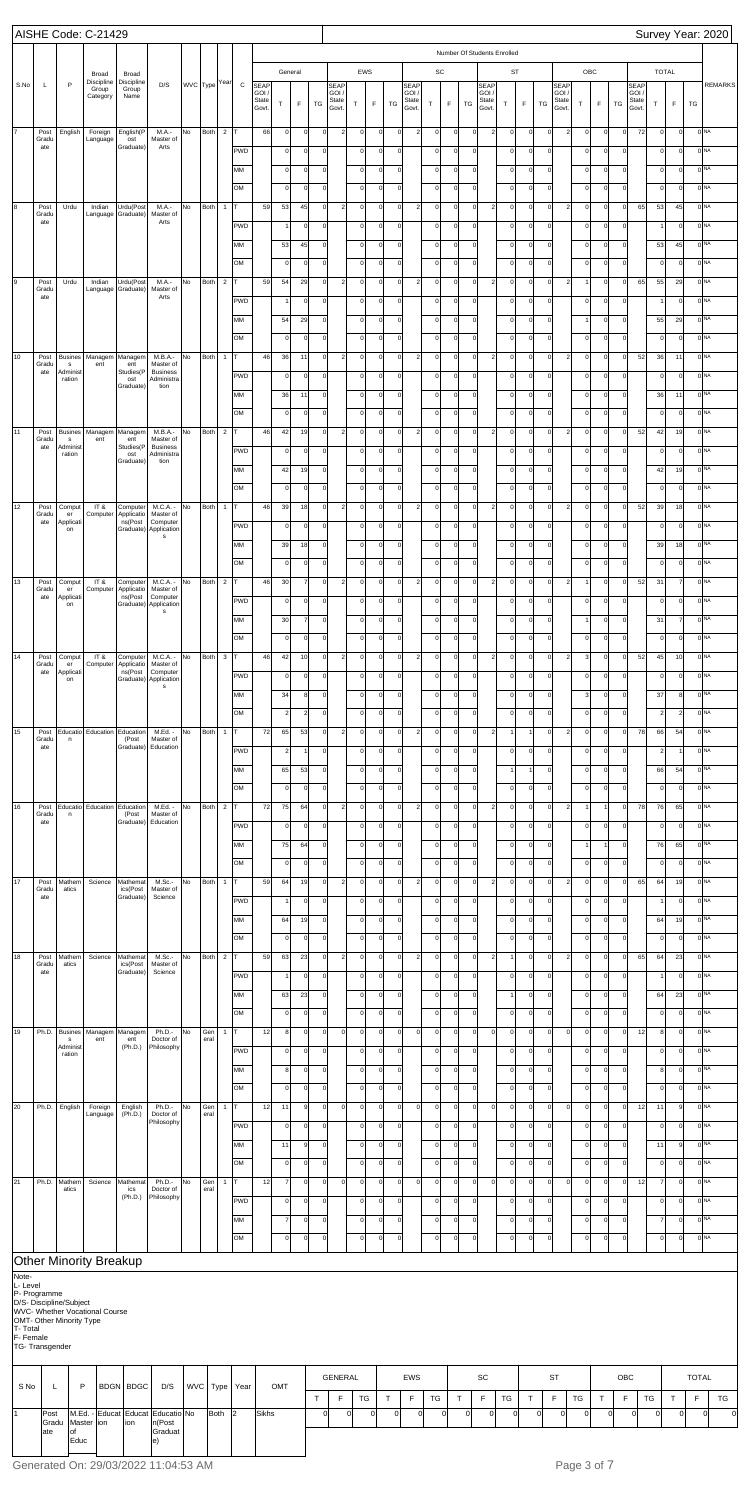|                                       |                         | AISHE Code: C-21429                                                                                           |                                            |                        |                                            |                                       |                                                  |      |                 |                      |                      |                            |                                            |               |                                      |                                       |                               |                                                |                               |                                  |                            |                                |                           |                            |                      |               |                        | Survey Year: 2020                  |
|---------------------------------------|-------------------------|---------------------------------------------------------------------------------------------------------------|--------------------------------------------|------------------------|--------------------------------------------|---------------------------------------|--------------------------------------------------|------|-----------------|----------------------|----------------------|----------------------------|--------------------------------------------|---------------|--------------------------------------|---------------------------------------|-------------------------------|------------------------------------------------|-------------------------------|----------------------------------|----------------------------|--------------------------------|---------------------------|----------------------------|----------------------|---------------|------------------------|------------------------------------|
| S No                                  | L                       | P                                                                                                             | <b>BDGN BDGC</b>                           |                        | D/S                                        | <b>WVC</b>                            | Type                                             | Year |                 | OMT                  |                      | <b>GENERAL</b>             |                                            |               | <b>EWS</b>                           |                                       |                               | SC                                             |                               |                                  | <b>ST</b>                  |                                |                           | OBC                        |                      |               | <b>TOTAL</b>           |                                    |
| $\overline{1}$                        | Post<br>Gradu           | ation                                                                                                         | Educat<br>ion                              | ion                    | Educat Educatio No<br>n(Post               |                                       | Both                                             | 2    | <b>Sikhs</b>    |                      | T                    | F                          | TG                                         | T             | F                                    | <b>TG</b>                             | $\top$                        | $\mathsf F$                                    | TG                            | $\top$                           | $\mathsf F$                | TG                             | T                         | F                          | TG                   | $\top$        | F                      | TG                                 |
|                                       | ate                     |                                                                                                               |                                            |                        | Graduat<br>e)                              |                                       |                                                  |      |                 |                      |                      |                            |                                            |               |                                      |                                       |                               |                                                |                               |                                  |                            |                                |                           |                            |                      |               |                        |                                    |
|                                       |                         | Foreign Students Enrollment:                                                                                  |                                            |                        |                                            |                                       |                                                  |      |                 |                      |                      |                            |                                            |               |                                      |                                       |                               |                                                |                               |                                  |                            |                                |                           |                            |                      |               |                        |                                    |
|                                       |                         | Whether Foreign Students Enrolled Int The Institution                                                         |                                            |                        |                                            |                                       |                                                  |      |                 |                      |                      |                            |                                            |               |                                      |                                       |                               |                                                | No                            |                                  |                            |                                |                           |                            |                      |               |                        |                                    |
|                                       |                         | Approved Intake Capacity of International Students along with NRI & PIO<br><b>Regular Examination Results</b> |                                            |                        |                                            |                                       |                                                  |      |                 |                      |                      |                            |                                            |               |                                      |                                       |                               |                                                |                               |                                  |                            |                                |                           |                            |                      |               |                        |                                    |
|                                       |                         | Programmes offered by Institution (Total Number of Students Appeard in Final Year)                            |                                            |                        |                                            |                                       |                                                  |      |                 |                      |                      |                            |                                            |               |                                      |                                       |                               |                                                |                               |                                  |                            |                                |                           |                            |                      |               |                        |                                    |
| Note-<br>L-Level                      | D/S- Discipline/Subject |                                                                                                               |                                            |                        |                                            |                                       |                                                  |      |                 |                      |                      |                            |                                            |               |                                      |                                       |                               |                                                |                               |                                  |                            |                                |                           |                            |                      |               |                        |                                    |
|                                       | OM- Other Minority      | BDGC- Broad Discipline Group Category<br>BDGN- Broad Discipline Group Name                                    |                                            |                        |                                            |                                       |                                                  |      |                 |                      |                      |                            |                                            |               |                                      |                                       |                               |                                                |                               |                                  |                            |                                |                           |                            |                      |               |                        |                                    |
| T-Total<br>F-Female<br>TG-Transgender | MM- Muslim Minority     |                                                                                                               |                                            |                        |                                            |                                       |                                                  |      |                 |                      |                      |                            |                                            |               |                                      |                                       |                               |                                                |                               |                                  |                            |                                |                           |                            |                      |               |                        |                                    |
|                                       |                         |                                                                                                               |                                            |                        |                                            |                                       |                                                  |      |                 |                      |                      |                            |                                            |               |                                      |                                       |                               | Total Number of Students Appeard in Final Year |                               |                                  |                            |                                |                           |                            |                      |               |                        |                                    |
| S <sub>NO</sub>                       | L                       | P                                                                                                             | <b>BDGC</b>                                | <b>BDGN</b>            |                                            | D/S                                   | Whether<br>Vocational Type                       |      |                 |                      | General              |                            |                                            | EWS           |                                      |                                       | SC                            |                                                |                               | <b>ST</b>                        |                            |                                | OBC                       |                            |                      | <b>TOTAL</b>  |                        | <b>REMARKS</b>                     |
|                                       |                         |                                                                                                               |                                            |                        |                                            |                                       | Course                                           |      | Categor<br>у    | Total                | Female               | Trans<br>Gender            | Total                                      | Female        | Trans<br>Gender                      | Total                                 | Female                        | Trans<br>Gender                                | Total                         | Female                           | Trans<br>Gender            | Total                          | Female                    | Trans<br>Gender            | Total                | Female        | Trans<br>Gender        |                                    |
|                                       | Post                    | M.B.A.-<br>Master of<br><b>Business</b>                                                                       | Manage                                     | <b>Business</b>        |                                            | Manage<br>ment<br>Studies(            |                                                  |      | т<br>PWD        | 40<br>$\mathbf 0$    | 18<br>$\mathbf 0$    | $\mathbf 0$<br>$\pmb{0}$   | $\mathbf 0$<br>$\mathbf 0$                 | 0             | $\circ$<br><sub>0</sub><br>$\circ$   | $\circ$<br>$\circ$                    | $\circ$<br>$\circ$            | $\Omega$<br>$\overline{0}$                     | $\pmb{0}$<br>$\circ$          | $\overline{0}$<br>$\overline{0}$ | $\Omega$<br>$\circ$        | $\mathsf{O}$<br>$\circ$        | $\Omega$<br>$\Omega$      | $\Omega$<br>$\mathbf 0$    | 40<br>$\mathsf 0$    | 18<br>$\circ$ |                        | 0 <sup>NA</sup><br>0 <sup>NA</sup> |
| $\overline{1}$                        | Graduate                | Administr<br>ation                                                                                            | ment                                       | Administrati<br>on     |                                            | Post<br>Graduat<br>e)                 | No                                               | Both | MM<br>OM        | 40<br>$\mathsf{O}$   | 18<br>$\mathbf 0$    | $\mathbf 0$<br>$\mathbf 0$ | $\circ$<br>$\mathbf 0$                     |               | <sub>0</sub><br> 0 <br>οI<br>$\circ$ | $\circ$<br>$\circ$                    | $\circ$<br>$\circ$            | $\overline{0}$<br>$\overline{0}$               | $\circ$<br>$\circ$            | $\circ$<br>$\circ$               | $\circ$<br>οl              | $\mathbf 0$<br>$\mathsf{O}$    | $\Omega$<br>$\Omega$      | $\circ$<br>$\circ$         | 40<br>$\mathsf 0$    | 18<br>$\circ$ |                        | 0 <sup>NA</sup><br>0 <sup>NA</sup> |
|                                       |                         |                                                                                                               |                                            |                        |                                            |                                       |                                                  |      | т               | 47                   | 22                   | $\pmb{0}$                  | $\circ$                                    |               | <sub>0</sub><br> 0                   | $2 \vert$                             | 2                             | $\overline{0}$                                 | $\overline{1}$                | $\mathbf{1}$                     | $\circ$                    | $\circ$                        | $\circ$                   | $\circ$                    | 50                   | 25            |                        | 0 <sup>NA</sup>                    |
| $\overline{2}$                        | Post<br>Graduate        | M.A.-<br>Master of                                                                                            | Foreign<br>Languag                         | English                |                                            | English(<br>Post                      | No                                               | Both | PWD             | $\mathsf{O}$         | $\mathbf 0$          | $\pmb{0}$                  | $\circ$                                    |               | <sub>0</sub><br>$\circ$              | $\circ$                               | $\circ$                       | $\overline{0}$                                 | $\circ$                       | $\circ$                          | $\circ$                    | $\circ$                        | $\circ$                   | $\overline{0}$             | $\mathsf 0$          | $\circ$       |                        | 0 <sup>NA</sup>                    |
|                                       |                         | Arts                                                                                                          | e                                          |                        |                                            | Graduat<br>e)                         |                                                  |      | MM<br>OM        | 47<br>$\Omega$       | 22<br>$\mathbf 0$    | $\pmb{0}$<br>$\mathbf 0$   | $\circ$<br>$\circ$                         |               | <sub>0</sub><br> 0 <br>οI<br>$\circ$ | $2 \vert$<br>$\circ$                  | 2<br>$\circ$                  | $\overline{0}$<br>$\overline{0}$               | $\overline{1}$<br>$\mathsf 0$ | $\mathbf{1}$<br>$\circ$          | $\circ$<br>οl              | $\mathbf 0$<br>$\circ$         | $\circ$<br>$\circ$        | $\circ$<br>$\circ$         | 50<br>$\mathsf 0$    | 25<br>$\circ$ |                        | 0 <sup>NA</sup><br>0 <sup>NA</sup> |
|                                       |                         |                                                                                                               |                                            |                        |                                            |                                       |                                                  |      | т               | 73                   | 49                   | $\pmb{0}$                  | $\circ$                                    |               | <sub>0</sub><br> 0                   | $\circ$                               | $\circ$                       | $\Omega$                                       | $\mathbf{1}$                  | $\mathbf{1}$                     | $\circ$                    | $\overline{2}$                 | $\circ$                   | $\Omega$                   | 76                   | 50            |                        | 0 <sup>NA</sup>                    |
| 3                                     | Post                    | M.A.-                                                                                                         | Educatio                                   | Education              |                                            | Educatio<br>n(Post                    | No                                               | Both | PWD             | 1                    | $\mathbf 0$          | $\mathbf 0$                | $\mathsf{O}\xspace$                        |               | <sub>0</sub><br>$\circ$              | $\circ$                               | $\circ$                       | $\Omega$                                       | $\mathsf 0$                   | $\Omega$                         | οI                         | $\Omega$                       | $\circ$                   | $\Omega$                   |                      | $\circ$       |                        | 0 <sup>NA</sup>                    |
|                                       |                         | Graduate   Master of<br>Arts                                                                                  |                                            |                        |                                            | Gradua<br>e)                          |                                                  |      | МM<br>OM        | 73<br>$\circ$        | $\mathbf 0$          | $\mathbf 0$                | $\mathsf{O}\xspace$                        |               | <sub>0</sub><br>$\circ$              | $\circ$                               | $\circ$                       | $\overline{0}$                                 | $\mathsf 0$                   | $\circ$                          | οl                         | $\circ$                        | $\circ$                   | $\overline{0}$             | 76<br>$\mathsf{o}$   | 50<br>$\circ$ | 0                      | ۹A<br>0 <sup>NA</sup>              |
|                                       |                         |                                                                                                               |                                            |                        |                                            |                                       |                                                  |      | т               | 63                   | 27                   | $\mathbf 0$                | $\mathsf{O}\xspace$                        |               | <sub>0</sub><br><sup>0</sup>         | $\circ$                               | $\circ$                       | $\overline{0}$                                 | $\sqrt{2}$                    | $\mathbf{1}$                     | οl                         | $\mathbf 0$                    | $\Omega$                  | $\circ$                    | 65                   | 28            |                        | 0 <sub>NA</sub>                    |
| $\overline{4}$                        | Post<br>Graduate        | M.Sc.-<br>Master of                                                                                           | Science                                    | Mathematic             |                                            | Mathem<br>atics(Po<br>st              | No                                               | Both | PWD             | $\circ$              | $\mathbf 0$          | $\mathbf 0$                | $\mathsf{O}\xspace$                        |               | οI<br>$\circ$                        | $\mathbf{0}$                          | $\circ$                       | $\Omega$                                       | $\mathbf 0$                   | $\circ$                          | $\Omega$                   | $\mathbf 0$                    | $\Omega$                  | $\Omega$                   | $\mathbf 0$          | $\circ$       |                        | 0 <sub>NA</sub>                    |
|                                       |                         | Science                                                                                                       |                                            | s                      |                                            | Graduat<br>e)                         |                                                  |      | <b>MM</b><br>OM | 63<br>$\circ$        | 27<br>$\mathbf 0$    | $\mathbf 0$<br>$\mathbf 0$ | $\mathsf{O}\xspace$<br>$\mathsf{O}\xspace$ |               | οI<br> 0 <br>οI<br>$\circ$           | $\circ$<br>$\mathbf{0}$               | $\circ$<br>$\circ$            | $\Omega$<br>$\Omega$                           | $\sqrt{2}$<br>$\mathbf 0$     | $\mathbf{1}$<br>$\circ$          | οI<br>οl                   | $\mathbf 0$<br>$\mathbf 0$     | $\Omega$<br>$\Omega$      | $\Omega$<br>$\circ$        | 65<br>$\mathsf 0$    | 28<br>$\circ$ |                        | 0 <sup>NA</sup><br>0 <sub>NA</sub> |
|                                       |                         |                                                                                                               |                                            |                        |                                            |                                       |                                                  |      | т               | 75                   | 46                   | $\mathbf 0$                | $\mathsf{O}\xspace$                        |               | οI<br> 0                             | $\mathbf{0}$                          | $\circ$                       | $\overline{0}$                                 | $\mathbf{1}$                  | $\circ$                          | οl                         | $\overline{2}$                 | $\overline{2}$            | $\circ$                    | 78                   | 48            |                        | 0 <sub>NA</sub>                    |
| 5                                     | Post<br>Graduate        | M.Ed. -<br>Master of<br>Educatio                                                                              | Educatio                                   | Education              |                                            | Educatio<br>n(Post                    | No                                               | Both | PWD             | $\mathbf{1}$         |                      | $\mathbf 0$                | $\mathsf{O}\xspace$                        |               | οI<br>$\circ$                        | $\mathbf{0}$                          | $\circ$                       | $\Omega$                                       | $\mathbf 0$                   | $\circ$                          | οl                         | $\mathbf 0$                    | $\Omega$                  | $\Omega$                   | 1                    | 1             |                        | 0 <sup>NA</sup>                    |
|                                       |                         | n                                                                                                             | $\mathsf{n}$                               |                        |                                            | Graduat<br>e)                         |                                                  |      | <b>MM</b><br>OM | 75<br>$\circ$        | 46<br>$\mathbf 0$    | $\mathbf 0$<br>$\mathbf 0$ | $\mathsf{O}\xspace$<br>$\mathsf{O}\xspace$ |               | οI<br> 0 <br>οI<br>$\circ$           | $\circ$<br>$\mathbf{0}$               | $\circ$<br>$\circ$            | $\Omega$<br>$\overline{0}$                     | $\circ$                       | $\Omega$<br>$\circ$              | οI<br>οl                   | 2<br>$\mathbf 0$               | $\mathcal{P}$<br>$\Omega$ | $\Omega$<br>$\circ$        | 78<br>$\mathsf 0$    | 48<br>$\circ$ |                        | 0 <sup>NA</sup><br>0 <sub>NA</sub> |
|                                       |                         |                                                                                                               |                                            |                        |                                            |                                       |                                                  |      | т               | 39                   | 10                   | $\mathbf 0$                | $\mathsf{O}\xspace$                        |               | <sub>0</sub><br> 0                   | $\circ$                               | $\circ$                       | $\overline{0}$                                 | $\circ$                       | $\circ$                          | $\circ$                    |                                |                           | $\circ$                    | 43                   | 11            |                        | 0 <sup>NA</sup>                    |
| 6                                     | Post<br>Graduate        | M.C.A.<br>Master of<br>Computer<br>Applicatio                                                                 | IT&<br>Compute                             | Computer               |                                            | Comput<br>er<br>Applicati<br>ons(Post | No                                               | Both | PWD             | $\mathbf 0$          | $\mathbf 0$          | $\mathbf 0$                | $\mathsf{O}\xspace$                        |               | οI<br>$\circ$                        | $\mathbf{0}$                          | $\circ$                       | $\Omega$                                       | $\mathbf 0$                   | $\circ$                          | οl                         | $\Omega$                       | $\Omega$                  | $\Omega$                   | $\mathbf 0$          | $\circ$       |                        | 0 <sup>NA</sup>                    |
|                                       |                         | ns                                                                                                            | T.                                         | Application            |                                            | Graduat<br>e)                         |                                                  |      | <b>MM</b><br>OM | 39<br>$\circ$        | 10<br>$\mathbf 0$    | $\mathbf 0$<br>$\mathbf 0$ | $\mathsf{O}\xspace$<br>$\mathsf{O}\xspace$ |               | οI<br><sup>0</sup><br>οI<br>$\circ$  | $\mathbf{0}$<br>$\mathbf{0}$          | $\circ$<br>$\circ$            | $\overline{0}$<br>$\overline{0}$               | $\circ$<br>$\circ$            | $\circ$<br>$\circ$               | οl<br>οl                   | $\mathbf 0$                    | $\Omega$                  | $\Omega$<br>$\circ$        | 43<br>$\mathsf 0$    | 11<br>$\circ$ |                        | 0 <sup>NA</sup><br>0 <sub>NA</sub> |
|                                       |                         |                                                                                                               |                                            |                        |                                            |                                       |                                                  |      | т               | 59                   | 42                   | $\mathbf 0$                | $\mathsf{O}\xspace$                        |               | <sub>0</sub><br> 0                   |                                       | $\circ$                       | $\overline{0}$                                 | $\sqrt{2}$                    | $\mathbf{1}$                     | οl                         | $\overline{2}$                 |                           | $\circ$                    | 64                   | 44            |                        | 0 <sup>NA</sup>                    |
| $\overline{7}$                        | Post<br>Graduate        | M.A.-<br>Master of                                                                                            | Indian<br>Languag                          | Urdu                   |                                            | Urdu(Po<br>st                         | No                                               | Both | PWD             | $\circ$              | $\mathbf 0$          | $\mathbf 0$                | $\mathsf{O}\xspace$                        |               | οI<br><sup>o</sup>                   | $\overline{0}$                        | $\circ$                       | $\Omega$                                       | $\mathbf 0$                   | $\overline{0}$                   | οl                         | $\Omega$                       | $\Omega$                  | $\Omega$                   | $\mathbf 0$          | $\circ$       |                        | 0 <sup>NA</sup>                    |
|                                       |                         | Arts                                                                                                          | e                                          |                        |                                            | Graduat<br>e)                         |                                                  |      | <b>MM</b><br>OM | 59<br>$\circ$        | 42<br>$\mathbf 0$    | $\mathbf 0$<br>$\mathbf 0$ | $\mathsf{O}\xspace$<br>$\mathsf{O}\xspace$ |               | <sub>0</sub><br> 0 <br>οI<br>$\circ$ | $\overline{0}$                        | $\circ$<br>$\circ$            | $\Omega$<br>$\Omega$                           | $\sqrt{2}$<br>$\mathsf 0$     | $\overline{1}$<br>$\overline{0}$ | οI<br>$\Omega$             | $\overline{2}$<br>$\mathsf{O}$ | $\Omega$                  | $\Omega$<br>$\mathbf 0$    | 64<br>$\mathbf 0$    | 44<br>$\circ$ |                        | 0 <sup>NA</sup><br>0 <sub>NA</sub> |
|                                       |                         | Programmes offered by Institution (Total Number of Students Passed/Awarded Degree)                            |                                            |                        |                                            |                                       |                                                  |      |                 |                      |                      |                            |                                            |               |                                      |                                       |                               |                                                |                               |                                  |                            |                                |                           |                            |                      |               |                        |                                    |
|                                       |                         |                                                                                                               |                                            |                        |                                            |                                       |                                                  |      |                 |                      |                      |                            |                                            |               |                                      |                                       |                               | Total Number of Students Passed/Awarded Degree |                               |                                  |                            |                                |                           |                            |                      |               |                        |                                    |
| S <sub>NO</sub>                       | L                       | $\mathsf P$                                                                                                   | <b>BDGC</b>                                | <b>BDGN</b>            |                                            | D/S                                   | Whether<br>Vocation<br>al Course <sup>Type</sup> |      |                 |                      | General              |                            |                                            | EWS           |                                      |                                       | SC                            |                                                |                               | ST                               |                            |                                | OBC                       |                            |                      | <b>TOTAL</b>  |                        | Remarks                            |
|                                       |                         |                                                                                                               |                                            |                        |                                            |                                       |                                                  |      | Categor<br>у    | Total                | Female               | Trans<br>Gender            | Total                                      | Female        | Trans<br>Gender                      | Total                                 | Female                        | Trans<br>Gender                                | Total                         | Female                           | Trans<br>Gender            | Total                          | Female                    | Trans<br>Gender            | Total                |               | Trans<br>Female Gender |                                    |
|                                       |                         |                                                                                                               |                                            |                        |                                            |                                       |                                                  |      |                 | 40                   | 18                   | $\Omega$                   | $\mathsf{O}\xspace$                        | $\Omega$      | $\mathbf 0$                          | $\circ$                               | $\mathbf 0$                   | $\Omega$                                       | $\mathsf 0$                   | $\circ$                          | $\Omega$                   | $\mathbf 0$                    |                           | $\Omega$                   | 40                   | 18            |                        | 0 <sup>NA</sup>                    |
| $\overline{1}$                        | Post<br>Graduate        | M.B.A.-<br>Master of<br><b>Business</b>                                                                       | Manage<br>ment                             | s                      | Busines   Manageme<br>Adminis Studies (Pos | nt                                    | No                                               | Both | PWD<br>MM       | $\mathbf 0$<br>40    | $\mathbf 0$<br>18    | $\mathbf 0$<br>$\mathbf 0$ | $\mathbf 0$<br>$\mathsf{O}\xspace$         | 0<br>$\Omega$ | $\circ$<br>$\mathbf 0$               | $\mathsf{O}\xspace$<br>$\overline{0}$ | $\mathbf 0$<br>$\mathbf 0$    | $\Omega$<br>$\Omega$                           | $\mathsf 0$<br>$\mathsf 0$    | $\Omega$<br>$\circ$              | $\mathbf 0$<br>$\Omega$    | $\Omega$<br>$\Omega$           |                           | $\Omega$<br>$\Omega$       | $\mathbf 0$<br>40    | $\circ$<br>18 |                        | 0 <sup>NA</sup><br>0 <sup>NA</sup> |
|                                       |                         | Administra<br>tion                                                                                            |                                            | tration                |                                            | t Graduate)                           |                                                  |      | OM              | $\mathbf 0$          | $\Omega$             | $\mathbf 0$                | $\mathbf 0$                                | $\Omega$      | $\circ$                              | $\overline{0}$                        | $\Omega$                      | $\Omega$                                       | $\mathbf 0$                   | $\Omega$                         | $\Omega$                   | $\Omega$                       |                           | $\Omega$                   | $\Omega$             | $\circ$       |                        | 0 <sup>NA</sup>                    |
|                                       |                         |                                                                                                               |                                            |                        |                                            |                                       |                                                  |      |                 | 47                   | 22                   | $\mathbf 0$                | $\mathbf 0$                                | $\Omega$      | $\mathbf 0$                          | $2 \vert$                             | $\overline{2}$                | $\Omega$                                       |                               | $\mathbf{1}$                     | $\Omega$                   | $\mathbf 0$                    |                           | $\Omega$                   | 50                   | 25            |                        | 0 <sup>NA</sup>                    |
| $\overline{2}$                        | Post<br>Graduate        | M.A.-<br>Master of<br>Arts                                                                                    | Foreign<br>Languag                         | English                |                                            | English(Pos<br>t Graduate)            | No                                               | Both | PWD<br>MM       | $\mathbf 0$<br>47    | $\Omega$<br>22       | $\mathbf 0$<br>$\mathbf 0$ | $\mathbf 0$<br>$\mathsf{O}\xspace$         | 0<br>$\Omega$ | $\mathbf 0$<br>$\circ$               | $\overline{0}$<br>$2 \vert$           | $\mathbf 0$<br>$\overline{2}$ | $\Omega$<br>$\Omega$                           | $\mathsf 0$                   | $\Omega$<br>$\mathbf{1}$         | $\Omega$<br>$\Omega$       | $\Omega$<br>$\mathbf 0$        |                           | $\Omega$<br>$\Omega$       | $\mathbf 0$<br>50    | $\circ$<br>25 |                        | 0 <sup>NA</sup><br>0 <sup>NA</sup> |
|                                       |                         |                                                                                                               | e                                          |                        |                                            |                                       |                                                  |      | OM              | $\mathbf 0$          | 0                    | $\mathbf 0$                | $\mathbf 0$                                |               | $\overline{0}$<br>$\mathbf{0}$       | $\overline{0}$                        | $\circ$                       | $\mathbf 0$                                    | 0                             | $\mathbf 0$                      | $\circ$                    | $\circ$                        | $\circ$                   | $\mathbf{0}$               | $\mathbf 0$          | $\circ$       |                        | 0 <sup>NA</sup>                    |
|                                       |                         |                                                                                                               |                                            |                        |                                            |                                       |                                                  |      | т               | 73                   | 49                   | $\mathbf 0$                | $\circ$                                    | 0             | 0                                    | $\overline{0}$                        | $\circ$                       | $\mathbf 0$                                    | $\mathbf{1}$                  | $\mathbf{1}$                     | $\Omega$                   | $\overline{2}$                 | $\Omega$                  | $\mathbf 0$                | 76                   | 50            |                        | 0 <sup>NA</sup>                    |
| 3                                     | Post<br>Graduate        | M.A.-<br>Master of                                                                                            | n                                          | Educatio Educati<br>on |                                            | Education(<br>Post                    | No                                               | Both | PWD<br>MM       | 73                   | $\mathbf 0$<br>49    | $\mathbf 0$<br>$\mathbf 0$ | $\mathbf 0$<br>$\mathbf 0$                 | 0<br>0        | 0 <br> 0                             | $\overline{0}$<br>$\overline{0}$      | $\circ$<br>$\circ$            | $\Omega$<br>$\mathbf 0$                        | $\mathsf 0$<br>$\mathbf{1}$   | $\circ$<br>1                     | $\mathbf 0$<br>$\Omega$    | $\mathsf{O}$<br>$\overline{2}$ | $\Omega$<br>$\Omega$      | $\mathbf 0$<br>$\mathbf 0$ | 76                   | $\circ$<br>50 |                        | 0 <sup>NA</sup><br>0 <sup>NA</sup> |
|                                       |                         | Arts                                                                                                          |                                            |                        |                                            | Graduate)                             |                                                  |      | OM              | $\mathbf 0$          | 0                    | $\mathbf 0$                | $\mathbf 0$                                | 0             | $\mathbf 0$                          | $\overline{0}$                        | $\mathbf 0$                   | $\mathbf 0$                                    | $\mathsf 0$                   | $\circ$                          | 0                          | $\mathsf{O}$                   | $\Omega$                  | $\mathbf 0$                | $\overline{0}$       | $\circ$       |                        | 0 <sup>NA</sup>                    |
|                                       |                         |                                                                                                               |                                            |                        |                                            |                                       |                                                  |      | т               | 63                   | 27                   | $\mathbf 0$                | $\circ$                                    | 0             | 0                                    | $\overline{0}$                        | $\mathbf 0$                   | $\mathbf 0$                                    | $\overline{2}$                | 1                                | $\mathbf 0$                | $\mathsf{O}$                   | $\Omega$                  | $\circ$                    | 65                   | 28            |                        | 0 <sup>NA</sup>                    |
| $\overline{4}$                        | Post<br>Graduate        | M.Sc.-<br>Master of                                                                                           | Science                                    | Mathem<br>atics        |                                            | Mathematic<br>s(Post                  | No                                               | Both | PWD<br>MM       | $\mathbf 0$<br>63    | $\mathbf 0$<br>27    | $\mathbf 0$<br>$\mathbf 0$ | $\mathbf 0$<br>$\mathbf 0$                 | 0<br>0        | 0 <br> 0                             | $\overline{0}$<br>$\overline{0}$      | $\mathbf 0$<br>$\circ$        | $\mathbf 0$<br>$\mathbf 0$                     | $\mathsf 0$<br>$\overline{2}$ | $\circ$<br>1                     | $\mathbf 0$<br>$\mathbf 0$ | $\mathsf{O}$<br>$\mathsf{O}$   | $\Omega$<br>$\Omega$      | $\mathbf 0$<br>$\mathbf 0$ | $\overline{0}$<br>65 | $\circ$<br>28 |                        | 0 <sup>NA</sup><br>0 <sup>NA</sup> |
|                                       |                         | Science                                                                                                       |                                            |                        |                                            | Graduate)                             |                                                  |      | OM              | $\mathbf 0$          | 0                    | $\mathbf 0$                | $\mathbf 0$                                | 0             | $\mathbf 0$                          | $\overline{0}$                        | $\mathbf 0$                   | $\mathbf 0$                                    | $\mathsf 0$                   | $\circ$                          | 0                          | $\mathbf 0$                    | $\Omega$                  | $\circ$                    | $\overline{0}$       | $\circ$       |                        | 0 <sup>NA</sup>                    |
|                                       |                         |                                                                                                               |                                            |                        |                                            |                                       |                                                  |      | т               | 75                   | 46                   | $\mathbf 0$                | $\mathbf 0$                                | 0             | 0                                    | $\overline{0}$                        | $\circ$                       | $\mathbf 0$                                    | $\mathbf{1}$                  | $\circ$                          | $\Omega$                   | $\overline{2}$                 |                           | $\circ$                    | 78                   | 48            |                        | 0 <sup>NA</sup>                    |
| 5                                     | Post<br>Graduate        | M.Ed. -<br>Education                                                                                          | Master of Educatio Educati<br>$\mathsf{n}$ | on                     |                                            | Education(<br>Post<br>Graduate)       | No                                               | Both | PWD<br>MM       | $\overline{1}$<br>75 | $\overline{1}$<br>46 | $\mathbf 0$<br>$\mathbf 0$ | $\circ$<br>$\mathbf 0$                     | 0<br>0        | 0 <br>$\mathbf 0$                    | $\overline{0}$<br>$\mathbf 0$         | $\circ$<br>$\mathbf 0$        | $\mathbf 0$<br>$\mathbf 0$                     | $\mathsf 0$                   | $\circ$<br>$\circ$               | $\mathbf 0$<br>$\mathbf 0$ | $\mathsf{O}$<br>$\overline{2}$ | $\Omega$                  | $\mathbf 0$<br>$\circ$     | 78                   | $\vert$<br>48 |                        | 0 <sup>NA</sup><br>0 <sup>NA</sup> |
|                                       |                         |                                                                                                               |                                            |                        |                                            |                                       |                                                  |      | OM              | $\mathbf 0$          | 0                    | $\mathbf 0$                | $\mathbf 0$                                | 0             | $\mathbf 0$                          | $\overline{0}$                        | $\mathbf 0$                   | $\mathbf 0$                                    | $\mathsf 0$                   | $\Omega$                         | 0                          | $\mathbf 0$                    | $\Omega$                  | $\Omega$                   | $\mathbf 0$          | $\circ$       |                        | 0 <sup>NA</sup>                    |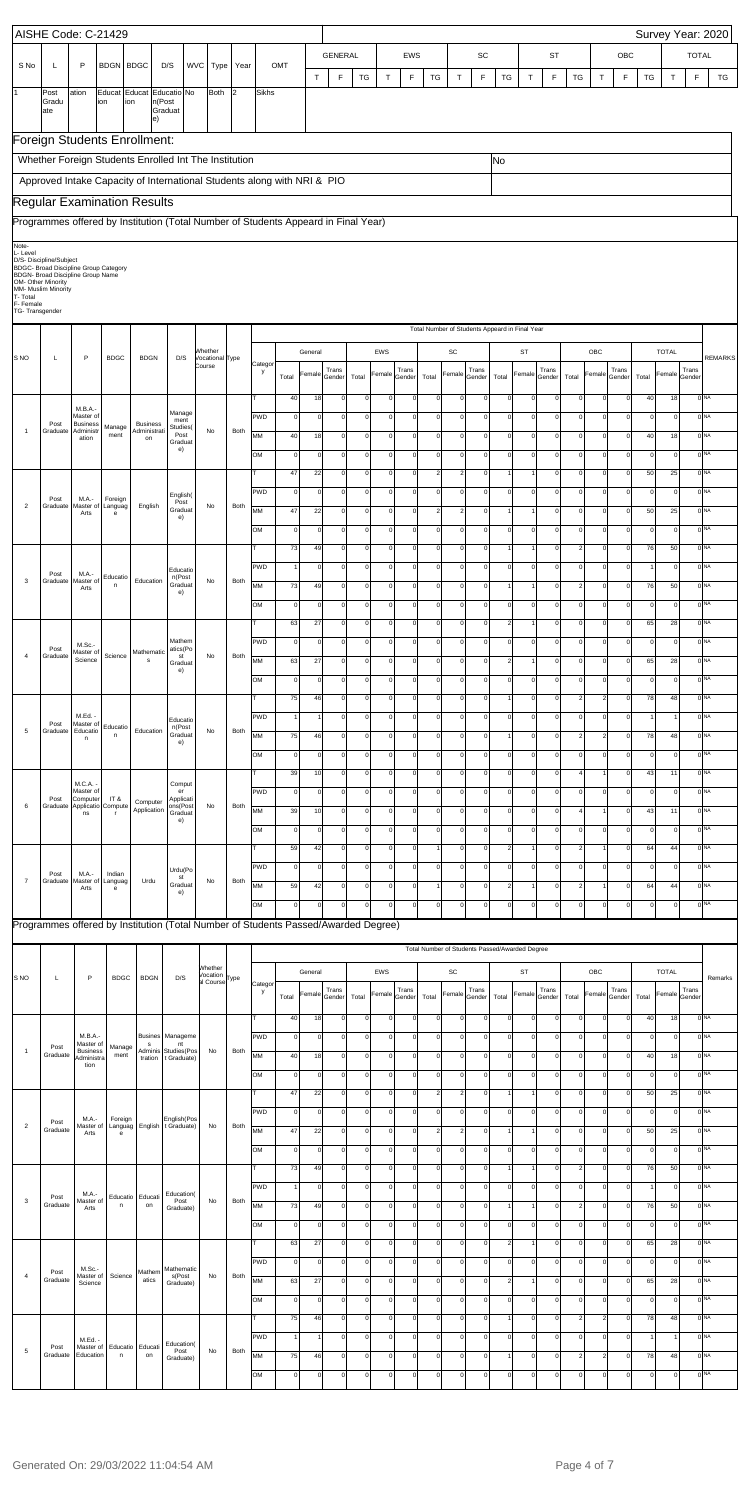|                 | AISHE Code: C-21429                                                                           |                                       |                        |                                |                                          |                                                  |                      |              |                   |                   |                            |                                            |                                   |                         |                         |                                                                  |                            |                           |                            |                                                           |                               |                                  |                            |                             |                   |                                    | Survey Year: 2020                  |
|-----------------|-----------------------------------------------------------------------------------------------|---------------------------------------|------------------------|--------------------------------|------------------------------------------|--------------------------------------------------|----------------------|--------------|-------------------|-------------------|----------------------------|--------------------------------------------|-----------------------------------|-------------------------|-------------------------|------------------------------------------------------------------|----------------------------|---------------------------|----------------------------|-----------------------------------------------------------|-------------------------------|----------------------------------|----------------------------|-----------------------------|-------------------|------------------------------------|------------------------------------|
|                 |                                                                                               |                                       |                        |                                |                                          |                                                  |                      |              |                   |                   |                            |                                            |                                   |                         |                         | Total Number of Students Passed/Awarded Degree                   |                            |                           |                            |                                                           |                               |                                  |                            |                             |                   |                                    |                                    |
| S <sub>NO</sub> | L                                                                                             | P                                     | <b>BDGC</b>            | <b>BDGN</b>                    | D/S                                      | Whether<br>/ocation<br>al Course <sup>Type</sup> |                      |              |                   | General           |                            |                                            | EWS                               |                         |                         | $\mathsf{SC}$                                                    |                            |                           | <b>ST</b>                  |                                                           |                               | OBC                              |                            |                             | <b>TOTAL</b>      |                                    | Remarks                            |
|                 |                                                                                               |                                       |                        |                                |                                          |                                                  |                      | Categor<br>y | Total             | Female            | Trans<br>Gender            | Total                                      | Female                            | Trans<br>Gender         | Total                   | Female                                                           | Trans<br>Gender            | Total                     | Female                     | Trans<br>Gender                                           | Total                         | Female                           | Trans<br>Gender            | Total                       | Female            | Trans<br>Gender                    |                                    |
|                 |                                                                                               |                                       |                        |                                |                                          |                                                  |                      | т            | 39                | 10                | $\mathbf 0$                | $\mathbf 0$                                | $\Omega$                          | $\circ$                 | $\Omega$                | $\Omega$                                                         | $\Omega$                   | $\circ$                   | $\Omega$                   | $\circ$                                                   | $\overline{a}$                |                                  | $\mathbf 0$                | 43                          | 11                |                                    | 0 <sup>NA</sup>                    |
|                 |                                                                                               | M.C.A. -<br>Master of                 | IT&                    | Comput                         | Computer                                 |                                                  |                      | <b>PWD</b>   | $\mathbf 0$       | $\Omega$          | $\mathbf 0$                | $\mathsf{O}\xspace$                        | $\mathbf 0$                       | $\circ$                 | $\mathsf{O}\xspace$     | $\Omega$                                                         | $\Omega$                   | $\circ$                   | $\Omega$                   | $\circ$                                                   | $\mathbf 0$                   | $\overline{0}$                   | $\mathbf 0$                | $\mathbf 0$                 | $\circ$           |                                    | 0 <sup>NA</sup>                    |
| $\,6\,$         | Post<br>Graduate                                                                              | Computer<br>Applicatio<br>ns          | Computer               | er<br>Applicati<br>on          | Applications<br>(Post<br>Graduate)       | No                                               | Both                 | MM           | 39                | 10                | $\mathbf 0$                | $\mathsf{O}\xspace$                        | $\circ$                           | $\circ$                 |                         | $\circ$<br>$\Omega$                                              | $\mathbf{0}$               | $\circ$                   | $\circ$                    | $\mathbf 0$                                               | $\overline{4}$                | $\mathbf{1}$                     | 0                          | 43                          | 11                |                                    | 0 <sup>NA</sup>                    |
|                 |                                                                                               |                                       |                        |                                |                                          |                                                  |                      | OM           | $\mathsf{O}$      | $\Omega$          | $\mathbf 0$                | $\mathbf 0$                                | $\circ$                           | $\circ$                 | $\mathbf 0$             | $\Omega$                                                         | $\Omega$                   | $\circ$                   | $\Omega$                   | $\circ$                                                   | $\mathbf 0$                   | $\overline{0}$                   | $\mathbf 0$                | $\mathbf 0$                 | $\circ$           |                                    | 0 <sup>NA</sup>                    |
|                 |                                                                                               |                                       |                        |                                |                                          |                                                  |                      |              | 59                | 42                | $\mathbf 0$                | $\mathbf 0$                                | $\Omega$                          | $\circ$                 |                         | $\Omega$                                                         | $\mathbf{0}$               | $\overline{2}$            |                            | $\circ$                                                   | $\overline{2}$                |                                  | $\mathbf 0$                | 64                          | 44                |                                    | 0 <sup>NA</sup>                    |
| $\overline{7}$  | Post                                                                                          | M.A.-<br>Master of                    | Indian<br>Languag      | Urdu                           | Urdu(Post                                | No                                               | Both                 | <b>PWD</b>   | $\mathbf 0$       | $\Omega$          | $\mathbf 0$                | $\mathbf 0$                                | $\circ$                           | $\circ$                 | $\mathbf 0$             | $\Omega$                                                         | $\Omega$                   | $\circ$                   | $\Omega$                   | $\Omega$                                                  | $\mathbf 0$                   | $\overline{0}$                   | $\mathbf 0$                | $\Omega$                    | $\circ$           |                                    | 0 <sup>NA</sup>                    |
|                 | Graduate                                                                                      | Arts                                  | e                      |                                | Graduate)                                |                                                  |                      | MM<br>OM     | 59<br>$\circ$     | 42<br>$\Omega$    | $\mathbf 0$<br>$\mathbf 0$ | $\mathbf 0$<br>$\mathsf{O}\xspace$         | $\circ$<br>$\Omega$               | $\circ$<br>$\circ$      | 1<br>$\mathbf 0$        | $\Omega$<br>$\mathbf 0$                                          | $\mathbf{0}$<br>$\Omega$   | $\overline{2}$<br>$\circ$ | $\Omega$                   | $\circ$<br>$\circ$                                        | $\overline{2}$<br>$\Omega$    | $\overline{0}$                   | $\mathbf 0$<br> 0          | 64<br>$\mathbf 0$           | 44<br>$\circ$     |                                    | 0 <sup>NA</sup><br>0 <sup>NA</sup> |
|                 | Programmes offered by Institution (Out of Total, Number of Students Passed with 60% or above) |                                       |                        |                                |                                          |                                                  |                      |              |                   |                   |                            |                                            |                                   |                         |                         |                                                                  |                            |                           |                            |                                                           |                               |                                  |                            |                             |                   |                                    |                                    |
|                 |                                                                                               |                                       |                        |                                |                                          |                                                  |                      |              |                   |                   |                            |                                            |                                   |                         |                         |                                                                  |                            |                           |                            |                                                           |                               |                                  |                            |                             |                   |                                    |                                    |
|                 |                                                                                               |                                       |                        |                                |                                          |                                                  |                      |              |                   |                   |                            |                                            |                                   |                         |                         |                                                                  |                            |                           |                            | Out of Total, Number of Students Passed with 60% or above |                               |                                  |                            |                             |                   |                                    |                                    |
| S <sub>NO</sub> | $\mathsf L$                                                                                   | P                                     | <b>BDGC</b>            | <b>BDGN</b>                    | D/S                                      | Whether<br>Vocation<br>al Course <sup>Type</sup> |                      | Categor      |                   | General           |                            |                                            | EWS                               |                         |                         | SC                                                               |                            |                           | <b>ST</b>                  |                                                           |                               | OBC                              |                            |                             | <b>TOTAL</b>      |                                    | Remarks                            |
|                 |                                                                                               |                                       |                        |                                |                                          |                                                  |                      | y            | Total             | Female            | Trans<br>Gender            | Total                                      | Female                            | Trans<br>Gender         | Total                   | Female                                                           | Trans<br>Gender            | Total                     | Female                     | Trans<br>Gender                                           | Total                         | Female                           | Trans<br>Gender            | Total                       | Female            | Trans<br>Gender                    |                                    |
|                 |                                                                                               |                                       |                        |                                |                                          |                                                  |                      |              | 40                | 18                | $\mathbf 0$                | $\mathbf 0$                                | $\mathbf 0$                       | $\circ$                 | $\mathbf 0$             | $\Omega$                                                         |                            | $\circ$                   | $\mathbf 0$                | $\circ$                                                   | $^{\circ}$                    | $\overline{0}$                   | $\mathbf 0$                | 40                          | 18                |                                    | 0 <sup>NA</sup>                    |
|                 | Post                                                                                          | M.B.A.<br>Master of                   | Managemen              | <b>Busines</b><br>$\mathsf{s}$ | Managem<br>ent<br>Studies(P              |                                                  |                      | PWD          | $\mathbf 0$       | $\mathbf 0$       | $\pmb{0}$                  | $\mathsf{O}\xspace$                        | $\mathbf 0$                       | $\circ$                 |                         | $\overline{0}$<br>0                                              | $\mathbf 0$                | $\circ$                   | $\mathbf 0$                | $\mathbf 0$                                               | $^{\circ}$                    | $\overline{0}$                   | $\mathbf 0$                | $\mathbf 0$                 | $\mathbf 0$       |                                    | ONA                                |
| $\overline{1}$  | Graduate                                                                                      | <b>Business</b><br>Administra<br>tion |                        | Adminis<br>tration             | ost<br>Graduate)                         | No                                               | Both                 | <b>MM</b>    | 40                | 18                | $\mathbf 0$                | $\mathsf{O}\xspace$                        | $\mathbf 0$                       | $\circ$                 |                         | $\overline{0}$<br>$\circ$                                        | $\mathbf 0$                | $\circ$                   | $\Omega$                   | $\mathbf 0$                                               | $\circ$                       | $\overline{0}$                   | $\mathbf 0$                | 40                          | 18                |                                    | 0 <sup>NA</sup>                    |
|                 |                                                                                               |                                       |                        |                                |                                          |                                                  |                      | <b>OM</b>    | $\mathbf 0$       | $\Omega$          | $\mathbf 0$                | $\mathbf 0$                                | $\mathbf 0$                       | $\circ$                 | $\mathbf 0$             | $\Omega$                                                         | $\Omega$                   | $\circ$                   | $\Omega$                   | $\Omega$                                                  | $\circ$                       | $\overline{0}$                   | $\mathbf 0$                | $\mathbf 0$                 | $\mathbf 0$       |                                    | ONA                                |
|                 |                                                                                               |                                       |                        |                                |                                          |                                                  |                      | PWD          | 47<br>$\mathbf 0$ | 22<br>$\mathbf 0$ | $\mathbf 0$<br>$\mathbf 0$ | $\mathsf{O}\xspace$<br>$\mathsf{O}\xspace$ | $\mathbf 0$<br>$\mathbf 0$        | $\circ$<br>$\circ$      |                         | $\overline{2}$<br>$\overline{\mathbf{c}}$<br>$\overline{0}$<br>0 | $\mathbf 0$<br>$\mathbf 0$ | $\circ$                   | $\mathbf 0$                | $\circ$<br>$\mathbf 0$                                    | $\circ$<br>$^{\circ}$         | $\overline{0}$<br>$\overline{0}$ | $\mathbf 0$<br>$\mathbf 0$ | 50<br>$\mathbf 0$           | 25<br>$\mathbf 0$ |                                    | 0 <sup>NA</sup><br>ONA             |
| $\overline{2}$  | Post<br>Graduate                                                                              | M.A.-<br>Master of                    | Foreign<br>Language    | English                        | English(P<br>ost<br>Graduate)            | No                                               | Both                 | <b>MM</b>    | 47                | 22                | $\mathbf 0$                | $\mathsf{O}\xspace$                        | $\mathbf 0$                       | $\circ$                 |                         | $\overline{2}$<br>$\overline{2}$                                 | $\mathbf 0$                |                           |                            | $\circ$                                                   | $\circ$                       | $\overline{0}$                   | $\mathbf 0$                | 50                          | 25                |                                    | 0 <sup>NA</sup>                    |
|                 |                                                                                               | Arts                                  |                        |                                |                                          |                                                  |                      | <b>OM</b>    | $\mathbf 0$       | $\Omega$          | $\mathbf 0$                | $\mathbf 0$                                | $\mathbf 0$                       | $\circ$                 | $\mathbf 0$             | $\Omega$                                                         | $\Omega$                   | $\circ$                   | $\Omega$                   | $\Omega$                                                  | $\circ$                       | $\overline{0}$                   | $\mathbf 0$                | $\mathbf 0$                 | $\mathbf 0$       |                                    | ONA                                |
|                 |                                                                                               |                                       |                        |                                |                                          |                                                  |                      |              | 73                | 49                | $\mathbf 0$                | $\mathsf{O}\xspace$                        | $\mathbf 0$                       | $\circ$                 | $\mathbf 0$             | $\circ$                                                          | $\mathbf 0$                |                           |                            | $\circ$                                                   | $\overline{2}$                | $\overline{0}$                   | $\mathbf 0$                | 76                          | 50                |                                    | 0 <sup>NA</sup>                    |
|                 | Post                                                                                          | M.A.-                                 |                        |                                | Education                                |                                                  |                      | PWD          | 1                 | $\mathbf 0$       | $\mathbf 0$                | $\mathsf{O}\xspace$                        | $\mathbf 0$                       | $\circ$                 |                         | $\circ$<br>$\circ$                                               | $\mathbf 0$                | $\circ$                   | $\mathbf 0$                | $\mathbf 0$                                               | $\mathbf 0$                   | $\overline{0}$                   | $\mathbf 0$                | 1                           | $\mathbf 0$       |                                    | 0 NA                               |
| 3               | Graduate                                                                                      | Master of<br>Arts                     | Education              | Educati<br>on                  | (Post<br>Graduate)                       | No                                               | Both                 | MM           | 73                | 49                | $\mathbf 0$                | $\mathbf 0$                                | $\mathbf 0$                       | $\circ$                 | $\mathbf 0$             | $\circ$                                                          | $\Omega$                   |                           |                            | $\circ$                                                   | $\overline{2}$                | $\overline{0}$                   | $\mathbf 0$                | 76                          | 50                |                                    | 0 <sup>NA</sup>                    |
|                 |                                                                                               |                                       |                        |                                |                                          |                                                  |                      | OM           | $\mathbf 0$       | $\mathbf 0$       | $\mathbf 0$                | $\mathbf 0$                                | $\mathbf 0$                       | $\mathbf 0$             | $\mathbf 0$             | $\Omega$                                                         |                            | $\Omega$                  | $\Omega$                   | $\Omega$                                                  | $\Omega$                      | $\Omega$                         | $\mathbf 0$                | $\mathbf 0$                 | $\mathbf 0$       |                                    | ONA                                |
|                 |                                                                                               |                                       |                        |                                |                                          |                                                  |                      |              | 63                | 27                | $\pmb{0}$                  | 0                                          | $\mathbf 0$                       | $\mathbf 0$             | 0                       |                                                                  |                            |                           |                            |                                                           | $\mathbf 0$                   | $\overline{0}$                   | $\pmb{0}$                  | 65                          | 28                |                                    | 0 <sub>NA</sub>                    |
| $\overline{4}$  | Post<br>Graduate                                                                              | M.Sc.-<br>Master of                   | Science                | Mathem                         | Mathemat<br>ics(Post<br>Graduate)        | No                                               | Both                 | PWD          | $\pmb{0}$         | $\circ$           | 0                          | $\mathbf 0$                                | $\circ$                           | $\mathbf{0}$            |                         | $\overline{0}$<br>$\circ$                                        | $\mathbf 0$                | $\overline{0}$            | $\mathbf 0$                | $\mathbf 0$                                               | $\mathbf 0$                   | $\overline{0}$                   | $\circ$                    | $\mathbf 0$                 | $\mathbf 0$       |                                    | 0 <sub>NA</sub>                    |
|                 |                                                                                               | Science                               |                        | atics                          |                                          |                                                  |                      | <b>MM</b>    | 63                | 27                | 0                          | $\mathsf{O}\xspace$                        | $\circ$                           | $\circ$                 |                         | $\overline{0}$<br>$\circ$                                        | $\mathbf 0$                | 2                         |                            | $\mathbf 0$                                               | $\mathbf 0$                   | $\overline{0}$                   | 0                          | 65                          | 28                |                                    | 0 <sub>NA</sub><br>0 <sub>NA</sub> |
|                 |                                                                                               |                                       |                        |                                |                                          |                                                  |                      | OM           | $\mathbf 0$<br>75 | $\circ$<br>46     | $\mathbf 0$<br>$\mathbf 0$ | $\mathsf{O}\xspace$<br>$\mathsf{O}\xspace$ | 0 <br> 0                          | $\circ$<br>$\circ$      |                         | $\overline{0}$<br>$\mathbf 0$<br>$\overline{0}$<br>$\circ$       | $\mathbf 0$<br>$\mathbf 0$ | $\circ$<br>$\mathbf{1}$   | $\mathbf 0$<br>$\mathbf 0$ | $\mathbf 0$<br>$\mathbf 0$                                | $\mathbf 0$<br>$\overline{2}$ | $\overline{0}$<br>$\overline{2}$ | $\mathbf{0}$<br> 0         | $\mathbf 0$<br>78           | $\mathbf 0$<br>48 |                                    | 0 <sub>NA</sub>                    |
|                 |                                                                                               | M.Ed. -                               |                        |                                | Education                                |                                                  |                      | PWD          | $\overline{1}$    |                   | $\mathbf 0$                | $\mathsf{O}\xspace$                        | $\mathbf 0$                       | $\circ$                 |                         | $\overline{0}$<br>$\Omega$                                       | $\mathbf 0$                | $\circ$                   | $\mathbf 0$                | $\mathbf 0$                                               | $\mathbf 0$                   | $\overline{0}$                   | $\circ$                    | $\mathbf{1}$                | 1                 |                                    | 0 <sup>NA</sup>                    |
| 5               | Post<br>Graduate                                                                              | Master of<br>Education                | Education              | Educati<br>on                  | (Post<br>Graduate)                       | No                                               | Both                 | <b>MM</b>    | 75                | 46                | $\mathbf 0$                | $\mathsf{O}\xspace$                        | $\mathbf 0$                       | $\circ$                 |                         | $\circ$<br>$\circ$                                               | $\mathbf 0$                |                           | $\mathbf 0$                | $\mathbf 0$                                               | $\overline{\mathbf{c}}$       | $\overline{2}$                   | 0                          | 78                          | 48                |                                    | 0 <sup>NA</sup>                    |
|                 |                                                                                               |                                       |                        |                                |                                          |                                                  |                      | OM           | $\mathbf 0$       | $\circ$           | $\mathbf 0$                | $\mathsf{O}\xspace$                        | $\mathbf 0$                       | $\circ$                 |                         | $\overline{0}$<br>0                                              | $\mathbf 0$                | $\circ$                   | $\mathbf 0$                | $\mathbf 0$                                               | $\mathbf 0$                   | $\overline{0}$                   | $\circ$                    | $\mathbf 0$                 | $\mathbf 0$       |                                    | 0 <sup>NA</sup>                    |
|                 |                                                                                               |                                       |                        |                                |                                          |                                                  |                      |              | 39                | 10                | $\mathbf 0$                | $\mathsf{O}\xspace$                        | $\circ$                           | $\circ$                 |                         | $\overline{0}$<br>$\circ$                                        | $\mathbf 0$                | $\circ$                   | $\mathbf 0$                | $\mathbf 0$                                               | $\overline{4}$                | $\mathbf{1}$                     | 0                          | 43                          | 11                |                                    | 0 <sup>NA</sup>                    |
|                 | Post                                                                                          | M.C.A.<br>Master of<br>Computer       | IT&                    | er                             | Computer<br>Comput Applicatio<br>ns(Post |                                                  |                      | PWD          | $\mathbf 0$       | $\mathbf 0$       | $\mathbf 0$                | $\mathsf{O}\xspace$                        | $\mathbf 0$                       | $\circ$                 |                         | $\overline{0}$<br>$\Omega$                                       | $\mathbf 0$                | $\circ$                   | $\mathbf 0$                | $\mathbf 0$                                               | $\mathbf 0$                   | $\overline{0}$                   | $\mathbf 0$                | $\mathbf 0$                 | $\mathbf 0$       |                                    | 0 <sup>NA</sup>                    |
| 6               | Graduate                                                                                      | Applicatio<br>ns                      | Computer               | Applicati<br>on                | Graduate)                                | No                                               | Both                 | <b>MM</b>    | 39                | 10                | $\mathbf 0$                | $\mathsf{O}\xspace$                        | $\mathbf 0$                       | $\circ$                 |                         | $\circ$<br>$\circ$                                               | $\mathbf 0$                | $\circ$                   | $\mathbf 0$                | $\mathbf 0$                                               |                               | $\mathbf{1}$                     | 0                          | 43                          | 11                |                                    | 0 <sup>NA</sup>                    |
|                 |                                                                                               |                                       |                        |                                |                                          |                                                  |                      | OM           | $\mathbf 0$       | $\mathbf 0$       | $\mathbf 0$                | $\mathsf{O}\xspace$                        | $\mathbf 0$                       | $\circ$                 |                         | $\overline{0}$<br>$\circ$                                        | $\mathbf 0$                | $\circ$                   | $\mathbf 0$                | $\mathbf 0$                                               | $\mathbf 0$                   | $\overline{0}$                   | $\mathbf 0$                | $\mathbf 0$                 | $\mathbf 0$       |                                    | 0 <sub>NA</sub>                    |
|                 |                                                                                               |                                       |                        |                                |                                          |                                                  |                      | PWD          | 59<br>$\mathbf 0$ | 42<br>$\mathbf 0$ | $\mathbf 0$<br>$\mathbf 0$ | $\mathsf{O}\xspace$                        | $\circ$<br>$\mathbf 0$            | $\circ$<br>$\mathbf{0}$ |                         | $\circ$<br>$\overline{0}$<br>$\mathbf 0$                         | $\mathbf 0$<br>$\mathbf 0$ | $\overline{2}$<br>$\circ$ | $\mathbf 0$                | $\mathbf 0$<br>$\mathbf 0$                                | $\overline{2}$<br>$\mathbf 0$ | $\mathbf{1}$<br>$\overline{0}$   | 0 <br>$\mathbf 0$          | 64<br>$\mathbf 0$           | 44<br>$\mathbf 0$ |                                    | 0 <sub>NA</sub><br>0 <sub>NA</sub> |
| $\overline{7}$  | Post<br>Graduate                                                                              | M.A.-<br>Master of                    | Indian<br>Language     | Urdu                           | Urdu(Post<br>Graduate)                   | No                                               | Both                 | <b>MM</b>    | 59                | 42                | $\mathbf 0$                | $\mathsf{O}\xspace$<br>$\mathsf{O}\xspace$ | $\mathbf 0$                       | $\circ$                 |                         | $\circ$                                                          | $\mathbf 0$                | 2                         |                            | $\mathbf 0$                                               | $\overline{2}$                | $\mathbf{1}$                     | $\mathbf 0$                | 64                          | 44                |                                    | 0 <sup>NA</sup>                    |
|                 |                                                                                               | Arts                                  |                        |                                |                                          |                                                  |                      | OM           | $\mathbf 0$       | $\mathbf 0$       | $\mathbf 0$                | $\mathsf{O}\xspace$                        | $\mathbf 0$                       | $\circ$                 | $\mathbf 0$             | 0                                                                | 0                          | $\circ$                   | $\mathbf 0$                | $\mathbf 0$                                               | $\mathbf 0$                   | $\overline{0}$                   | $\mathbf{0}$               | $\mathsf{O}\xspace$         | $\mathbf 0$       |                                    | 0 <sub>NA</sub>                    |
|                 | Whether they have Placement Cell:                                                             |                                       |                        |                                |                                          |                                                  |                      |              |                   |                   |                            |                                            |                                   |                         |                         |                                                                  |                            |                           |                            |                                                           |                               |                                  |                            |                             |                   |                                    |                                    |
|                 | No of Students Placed                                                                         |                                       |                        |                                |                                          |                                                  |                      |              |                   |                   |                            |                                            | Median Salary of Placed Graduates |                         |                         |                                                                  |                            |                           |                            | No Of Students Selected For Higher                        |                               |                                  |                            |                             |                   |                                    |                                    |
|                 |                                                                                               |                                       |                        |                                |                                          |                                                  |                      |              |                   |                   |                            |                                            |                                   |                         |                         |                                                                  |                            |                           |                            |                                                           |                               |                                  |                            |                             |                   |                                    |                                    |
|                 |                                                                                               |                                       |                        |                                |                                          |                                                  |                      |              |                   |                   |                            |                                            |                                   |                         |                         |                                                                  |                            |                           |                            |                                                           |                               |                                  |                            |                             |                   |                                    |                                    |
|                 | Non Teaching Staff:                                                                           |                                       |                        |                                |                                          |                                                  |                      |              |                   |                   |                            |                                            |                                   |                         |                         |                                                                  |                            |                           |                            |                                                           |                               |                                  |                            |                             |                   |                                    |                                    |
|                 |                                                                                               |                                       |                        |                                |                                          |                                                  |                      |              |                   |                   |                            |                                            |                                   | Number of Position      |                         |                                                                  |                            |                           |                            |                                                           |                               |                                  |                            |                             |                   |                                    |                                    |
| S.No            | Staff<br>Type                                                                                 | Group                                 | Sanctioned<br>Strength | Category                       |                                          | General                                          |                      |              | EWS               |                   |                            |                                            | SC                                |                         |                         |                                                                  | ST                         |                           |                            | OBC                                                       |                               |                                  |                            | <b>TOTAL</b>                |                   |                                    | Remarks                            |
|                 |                                                                                               |                                       |                        |                                | Total                                    | Female                                           | Trans<br>Gender      | Total        | Female            |                   | Trans<br>Gender            | Total                                      | Female                            | Trans<br>Gender         |                         | Total                                                            | Female                     | Trans<br>Gender           | Total                      | Female                                                    |                               | Trans<br>Gender                  | Total                      | Female                      | Trans<br>Gender   |                                    |                                    |
|                 |                                                                                               |                                       | Total                  |                                | 22                                       |                                                  | $\Omega$             | $\Omega$     |                   | $\mathbf 0$       | $\Omega$                   | $\mathbf 0$                                |                                   | $\Omega$                | $\mathbf 0$             | $\mathbf 0$                                                      | $\circ$                    |                           |                            | $\mathsf{o}$                                              | $\Omega$                      | $\mathbf 0$                      | 22                         | $\sqrt{5}$                  |                   | 0 <sub>NA</sub>                    |                                    |
|                 | Contract Group D                                                                              |                                       | <b>PWD</b><br>22       |                                | $\circ$                                  | $\Omega$                                         | $\Omega$             | $\Omega$     |                   | $\mathbf 0$       | $\Omega$                   | $\mathsf{O}\xspace$                        |                                   | $\Omega$                | $\mathbf 0$             | $\mathsf{O}\xspace$                                              | $\circ$                    | $\Omega$                  |                            | $\mathbf 0$                                               | $\circ$                       | $\pmb{0}$                        | $\circ$                    | $\circ$                     |                   | 0 <sub>NA</sub>                    |                                    |
|                 | ual                                                                                           |                                       | Other                  | Muslim<br>Minorit              | 22<br>$\pmb{0}$                          | 5                                                | $\Omega$<br>$\Omega$ | $\Omega$     |                   | 0 <br>$\Omega$    | $\Omega$<br>$\Omega$       | $\mathbf 0$<br>$\overline{0}$              |                                   | $\Omega$                | $\mathbf 0$<br>$\Omega$ | $\mathbf 0$<br>$\mathsf{O}\xspace$                               | $\circ$<br>$\Omega$        | $\Omega$                  |                            | $\mathsf{o}$<br>$\Omega$                                  | $\circ$<br>$\mathbf 0$        | $\pmb{0}$<br>$\mathbf 0$         | 22<br>$\circ$              | 5 <sub>5</sub><br>$\pmb{0}$ |                   | 0 <sub>NA</sub><br>0 <sub>NA</sub> |                                    |
|                 |                                                                                               |                                       |                        | Minorit                        |                                          |                                                  |                      |              |                   |                   |                            |                                            |                                   |                         |                         |                                                                  |                            |                           |                            |                                                           |                               |                                  |                            |                             |                   |                                    |                                    |

|                                                                                                                                                                                                                                                                                                                                    |                  |                           | Total             |                                                   |          |  | $\Omega$ |                |  |             |          |               |            |            | $\Omega$     |            |          |               |                | n <sub>NA</sub> |    |
|------------------------------------------------------------------------------------------------------------------------------------------------------------------------------------------------------------------------------------------------------------------------------------------------------------------------------------|------------------|---------------------------|-------------------|---------------------------------------------------|----------|--|----------|----------------|--|-------------|----------|---------------|------------|------------|--------------|------------|----------|---------------|----------------|-----------------|----|
| Physical                                                                                                                                                                                                                                                                                                                           | Educatio Group D | $\overline{2}$            | PWD               | $\Omega$                                          |          |  | $\Omega$ | $\Omega$       |  | $\Omega$    |          | c             |            |            | $\mathbf{0}$ | $\Omega$   | O        | C             | $\Omega$       | n <sub>NA</sub> |    |
| n Staff                                                                                                                                                                                                                                                                                                                            |                  |                           | Muslim<br>Minorit | $\overline{2}$                                    | $\Omega$ |  | $\Omega$ | $\Omega$       |  | $\Omega$    | $\Omega$ | C             |            |            | $\Omega$     | $\Omega$   | $\Omega$ | $\mathcal{P}$ | $\Omega$       | 0 <sup>NA</sup> |    |
|                                                                                                                                                                                                                                                                                                                                    |                  |                           | Other<br>Minorit  | $\Omega$                                          |          |  | $\Omega$ | $\Omega$       |  | $\Omega$    |          | $\Omega$<br>C | $\sqrt{2}$ |            | $\Omega$     | $\Omega$   |          | C             | $\Omega$       | nNA             |    |
|                                                                                                                                                                                                                                                                                                                                    |                  |                           | Total             | 5                                                 |          |  | $\Omega$ |                |  | $\Omega$    |          |               | $\Omega$   |            | $\Omega$     | $\Omega$   | $\Omega$ | 5             | $\mathfrak{p}$ | 0 <sub>NA</sub> |    |
| Library                                                                                                                                                                                                                                                                                                                            | Group D          |                           | PWD               | $\Omega$                                          |          |  | $\Omega$ | $\Omega$       |  | $\Omega$    |          |               |            |            | $\Omega$     | $\Omega$   |          | C             | $\Omega$       | 0 <sub>N</sub>  |    |
| $\overline{7}$<br>Staff<br>nNA<br>Muslim<br>$\Omega$<br>$\Omega$<br>$\Omega$<br>$\Omega$<br>$\overline{2}$<br>$\Omega$<br>Minorit<br>0 <sub>NA</sub><br>Other<br>$\Omega$<br>$\Omega$<br>$\Omega$<br>$\Omega$<br>C<br>$\Omega$<br>$\sqrt{2}$<br>$\Omega$<br>$\Omega$<br>ſ<br>Minorit<br>$\Omega$<br>$\Omega$<br>C<br>$\Omega$<br>c |                  |                           |                   |                                                   |          |  |          |                |  |             |          |               |            |            |              |            |          |               |                |                 |    |
| 0 <sup>NA</sup><br>64<br>64<br>$\Omega$<br>$\Omega$<br>Total<br>$\Omega$<br>Non                                                                                                                                                                                                                                                    |                  |                           |                   |                                                   |          |  |          |                |  |             |          |               |            |            |              |            |          |               |                |                 |    |
| Teachin                                                                                                                                                                                                                                                                                                                            |                  |                           |                   |                                                   |          |  |          |                |  |             |          |               |            |            |              |            |          |               |                |                 |    |
| g Staff                                                                                                                                                                                                                                                                                                                            | Excludin Group D | 64                        | PWD               | $\Omega$                                          |          |  | $\Omega$ | $\Omega$       |  | $\Omega$    |          |               |            |            | $\Omega$     | $\Omega$   |          | C             |                | nNA             |    |
| g Lib &<br>Phy<br>Educatio                                                                                                                                                                                                                                                                                                         |                  |                           | Muslim<br>Minorit | 64                                                |          |  | $\Omega$ |                |  | $\Omega$    |          | $\Omega$      |            |            | $\Omega$     | $\sqrt{ }$ |          | 64            |                | nNA             |    |
| n                                                                                                                                                                                                                                                                                                                                  |                  |                           | Other<br>Minorit  | $\mathbf{0}$                                      | n        |  | $\Omega$ | $\overline{0}$ |  | $\mathbf 0$ | $\Omega$ | C             | $\Omega$   | $\epsilon$ | $\mathbf{0}$ | $\Omega$   | $\Omega$ | $\Omega$      | $\Omega$       | 0 <sub>N</sub>  |    |
|                                                                                                                                                                                                                                                                                                                                    |                  | Non Teaching Staff Count: |                   |                                                   |          |  |          |                |  |             |          |               |            |            |              |            |          |               |                |                 |    |
|                                                                                                                                                                                                                                                                                                                                    |                  |                           |                   | Total Number of non Teaching Staff                |          |  |          |                |  |             |          |               |            |            |              |            |          |               |                |                 | 93 |
|                                                                                                                                                                                                                                                                                                                                    |                  |                           |                   | Total Number of Males in non Teaching Staff       |          |  |          |                |  |             |          |               |            |            |              |            |          |               |                |                 | 82 |
|                                                                                                                                                                                                                                                                                                                                    |                  |                           |                   | Total Number of Females In non Teaching Staff     |          |  |          |                |  |             |          |               |            |            |              |            |          |               |                |                 | 11 |
|                                                                                                                                                                                                                                                                                                                                    |                  |                           |                   | Total Number of Transgender in non Teaching Staff |          |  |          |                |  |             |          |               |            |            |              |            |          |               |                |                 | 0  |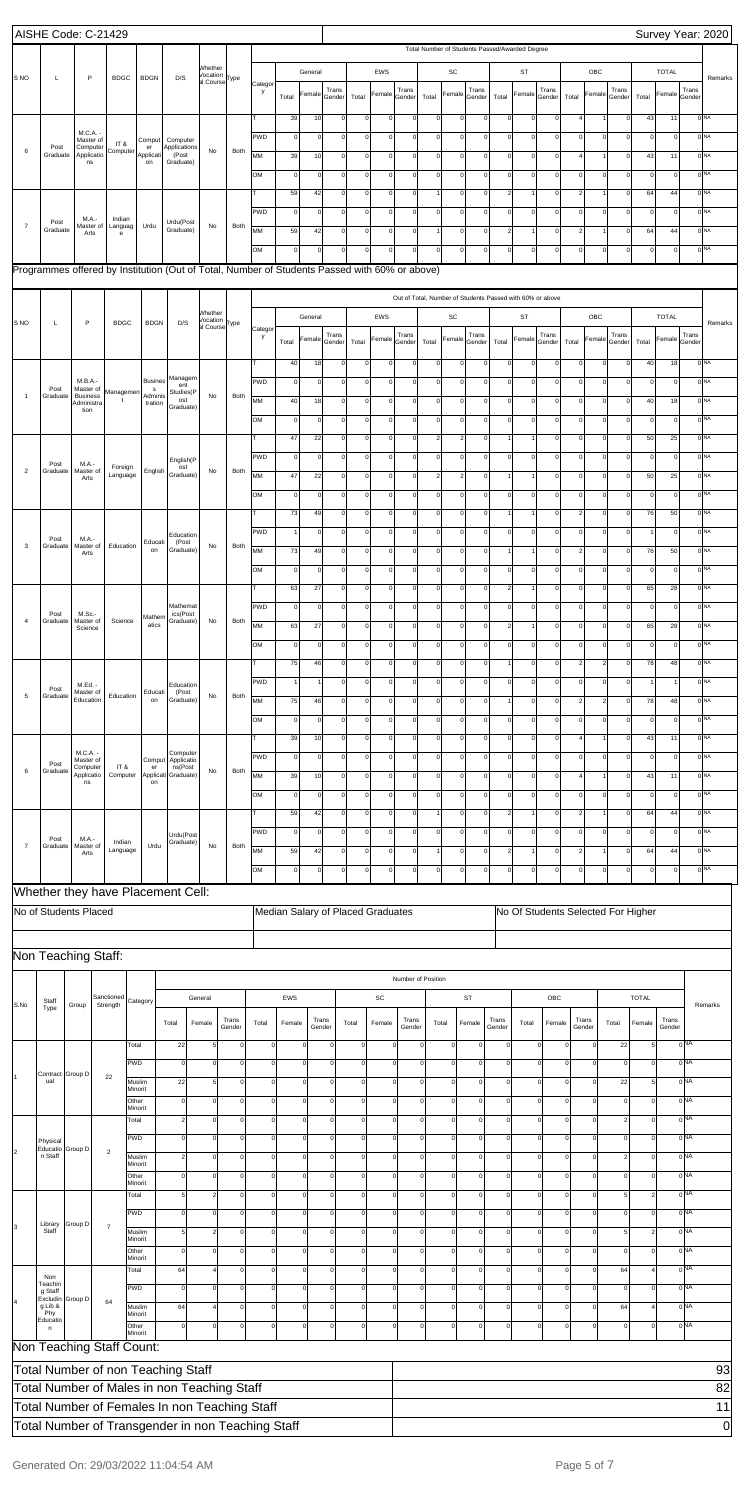| AISHE Code: C-21429                                                                                                      |                               |                                                                                                                           |        |       |            |        |       |                                                      |          |                        |                     |                                  |       |                                                                      |        |       |              |        | Survey Year: 2020 |
|--------------------------------------------------------------------------------------------------------------------------|-------------------------------|---------------------------------------------------------------------------------------------------------------------------|--------|-------|------------|--------|-------|------------------------------------------------------|----------|------------------------|---------------------|----------------------------------|-------|----------------------------------------------------------------------|--------|-------|--------------|--------|-------------------|
| Financial income:                                                                                                        |                               |                                                                                                                           |        |       |            |        |       |                                                      |          |                        |                     |                                  |       |                                                                      |        |       |              |        |                   |
| S.No                                                                                                                     | Items                         |                                                                                                                           |        |       |            |        |       |                                                      |          |                        | Amount In Thousands |                                  |       |                                                                      |        |       |              |        |                   |
| $\mathbf{1}$                                                                                                             |                               | <b>Grants Recieved From</b>                                                                                               |        |       |            |        |       |                                                      |          |                        |                     |                                  |       |                                                                      |        |       |              |        |                   |
| (i)                                                                                                                      |                               | University Grants Commission                                                                                              |        |       |            |        |       |                                                      |          |                        |                     |                                  |       |                                                                      |        |       |              |        | 0.0               |
| (ii)                                                                                                                     |                               | Distance education Council                                                                                                |        |       |            |        |       |                                                      |          |                        |                     |                                  |       |                                                                      |        |       |              |        | 0.0               |
| (iii)                                                                                                                    |                               | Other Central Government Departmnts                                                                                       |        |       |            |        |       |                                                      |          |                        |                     |                                  |       |                                                                      |        |       |              |        | 0.0               |
| 2<br>3                                                                                                                   |                               | Grants recieved From State government<br><b>Grants Recieved From University</b>                                           |        |       |            |        |       |                                                      |          |                        |                     |                                  |       |                                                                      |        |       |              |        | 0.0<br>355.0      |
| 4                                                                                                                        |                               | <b>Grants Recieved From Local Bodies</b>                                                                                  |        |       |            |        |       |                                                      |          |                        |                     |                                  |       |                                                                      |        |       |              |        | 0.0               |
| 5                                                                                                                        |                               | Donations                                                                                                                 |        |       |            |        |       |                                                      |          |                        |                     |                                  |       |                                                                      |        |       |              |        | 0.0               |
| 6                                                                                                                        |                               | Tuition Fee                                                                                                               |        |       |            |        |       |                                                      |          |                        |                     |                                  |       |                                                                      |        |       |              |        | 16740.533         |
| (i)                                                                                                                      |                               | Indian students in regular education mode                                                                                 |        |       |            |        |       |                                                      |          |                        |                     |                                  |       |                                                                      |        |       |              |        |                   |
| (ii)                                                                                                                     |                               | Foreign students in regular education mode                                                                                |        |       |            |        |       |                                                      |          |                        |                     |                                  |       |                                                                      |        |       |              |        |                   |
| (iii)                                                                                                                    |                               | Indian students in distance education mode                                                                                |        |       |            |        |       |                                                      |          |                        |                     |                                  |       |                                                                      |        |       |              |        |                   |
| (iv)                                                                                                                     |                               | Foreign students in distance education mode                                                                               |        |       |            |        |       |                                                      |          |                        |                     |                                  |       |                                                                      |        |       |              |        |                   |
| $\overline{7}$                                                                                                           |                               | Other Fees                                                                                                                |        |       |            |        |       |                                                      |          |                        |                     |                                  |       |                                                                      |        |       |              |        | 2627.142          |
| 8                                                                                                                        | Interests                     |                                                                                                                           |        |       |            |        |       |                                                      |          |                        |                     |                                  |       |                                                                      |        |       |              |        | 297.664           |
| 9                                                                                                                        |                               | Sale Of Application Form                                                                                                  |        |       |            |        |       |                                                      |          |                        |                     |                                  |       |                                                                      |        |       |              |        | 0.0               |
| 10                                                                                                                       |                               | Other Income                                                                                                              |        |       |            |        |       |                                                      |          |                        |                     |                                  |       |                                                                      |        |       |              |        | 212.876           |
| (i)                                                                                                                      |                               | Payment on lodging and boarding from Indian                                                                               |        |       |            |        |       |                                                      |          |                        |                     |                                  |       |                                                                      |        |       |              |        | 801.339           |
| (ii)                                                                                                                     |                               | Payment on lodging and boarding from foreign                                                                              |        |       |            |        |       |                                                      |          |                        |                     |                                  |       |                                                                      |        |       |              |        |                   |
| (iii)                                                                                                                    |                               | Income from faculties visiting abroad                                                                                     |        |       |            |        |       |                                                      |          |                        |                     |                                  |       |                                                                      |        |       |              |        |                   |
| (iv)<br>11                                                                                                               | Total                         | <b>Other sources</b>                                                                                                      |        |       |            |        |       |                                                      |          |                        |                     |                                  |       |                                                                      |        |       |              |        | 20233.215         |
| Financial Expenditure:                                                                                                   |                               |                                                                                                                           |        |       |            |        |       |                                                      |          |                        |                     |                                  |       |                                                                      |        |       |              |        |                   |
| S.No                                                                                                                     | Items                         |                                                                                                                           |        |       |            |        |       |                                                      |          |                        | Amount In Thousands |                                  |       |                                                                      |        |       |              |        |                   |
|                                                                                                                          |                               |                                                                                                                           |        |       |            |        |       |                                                      |          |                        |                     |                                  |       |                                                                      |        |       |              |        |                   |
| 1                                                                                                                        |                               | Salary, Allowances & Retirement Benefits                                                                                  |        |       |            |        |       |                                                      |          |                        |                     |                                  |       |                                                                      |        |       |              |        | 7083.238          |
| $\overline{2}$                                                                                                           |                               | Buldings (Construction And Maintainence)                                                                                  |        |       |            |        |       |                                                      |          |                        |                     |                                  |       |                                                                      |        |       |              |        | 2561.385          |
| 3                                                                                                                        |                               | Library And Laboratory                                                                                                    |        |       |            |        |       |                                                      |          |                        |                     |                                  |       |                                                                      |        |       |              |        | $\Omega$          |
| 4                                                                                                                        |                               | <b>Research Activities</b>                                                                                                |        |       |            |        |       |                                                      |          |                        |                     |                                  |       |                                                                      |        |       |              |        | $\Omega$          |
| 5                                                                                                                        |                               | Scholarships<br>Other Expenses                                                                                            |        |       |            |        |       |                                                      |          |                        |                     |                                  |       |                                                                      |        |       |              |        | 494<br>6885.569   |
| 6<br>$\overline{7}$                                                                                                      | Total                         |                                                                                                                           |        |       |            |        |       |                                                      |          |                        |                     |                                  |       |                                                                      |        |       |              |        | 17024.192         |
| Infrastructure:                                                                                                          |                               |                                                                                                                           |        |       |            |        |       |                                                      |          |                        |                     |                                  |       |                                                                      |        |       |              |        |                   |
| NKN = National knowlege Network<br>NMEICT = National Mission On Education Through Information & Communication technology |                               |                                                                                                                           |        |       |            |        |       |                                                      |          |                        |                     |                                  |       |                                                                      |        |       |              |        |                   |
| $\mathbf{1}$                                                                                                             | Play Ground                   |                                                                                                                           |        |       |            | lYes   |       |                                                      |          | 1 <sup>1</sup><br>18   |                     | Solar Power Generation           |       |                                                                      |        |       | No           |        |                   |
| $\overline{2}$                                                                                                           | Auditorium                    |                                                                                                                           |        |       |            | Yes    |       |                                                      |          | 19                     |                     | Connectivity NKN                 |       |                                                                      |        |       | No           |        |                   |
| 3                                                                                                                        | Theatre                       |                                                                                                                           |        |       |            | No     |       |                                                      |          | $\Omega$<br>20         |                     | Connectivity NMEICT              |       |                                                                      |        |       | No           |        |                   |
| 4                                                                                                                        | Library                       |                                                                                                                           |        |       |            | Yes    |       |                                                      |          | 21                     |                     |                                  |       | Campus Is Differently Abled Friendly                                 |        |       | Yes          |        |                   |
| (a)                                                                                                                      |                               | Number Of Books                                                                                                           |        |       |            |        |       |                                                      | 19057    | (i)                    | Hand Rails          |                                  |       |                                                                      |        |       | No           |        |                   |
| (b)                                                                                                                      |                               | Number of Journals (Peer reviewed)                                                                                        |        |       |            | Yes    |       |                                                      | $\Omega$ | (ii)<br>9<br>22        |                     |                                  |       | Ramp attached to classroom /library<br>Grievance Redressal Mechanism |        |       | Yes<br>Yes   |        |                   |
| 5<br>6                                                                                                                   | Laboratory<br>Conference Hall |                                                                                                                           |        |       |            | Yes    |       |                                                      |          | 23                     |                     | Vigilance Cell                   |       |                                                                      |        |       | No           |        |                   |
| 7                                                                                                                        | Health center                 |                                                                                                                           |        |       |            | Yes    |       |                                                      |          | 24                     |                     | Equal Opportunity Cell           |       |                                                                      |        |       | No           |        |                   |
| 8                                                                                                                        |                               | Gymnausim/Fitness Center                                                                                                  |        |       |            | Yes    |       |                                                      |          | 25                     |                     | Sexual Harassment Cell           |       |                                                                      |        |       | No           |        |                   |
| 9                                                                                                                        | Indoor Stadium                |                                                                                                                           |        |       |            | No     |       |                                                      | $\Omega$ | 26                     |                     | Counselors For Students          |       |                                                                      |        |       | Yes          |        |                   |
| 10                                                                                                                       | Common Room                   |                                                                                                                           |        |       |            | Yes    |       |                                                      |          | 27                     |                     | Clinic / First Aid Room          |       |                                                                      |        |       | Yes          |        |                   |
| 11                                                                                                                       | Computer center               |                                                                                                                           |        |       |            | Yes    |       |                                                      |          | 28                     |                     | Separate Toilet For Girls        |       |                                                                      |        |       | Yes          |        |                   |
| 12                                                                                                                       | Cafeteria                     |                                                                                                                           |        |       |            | Yes    |       |                                                      |          | 29                     |                     | Skill Development Center         |       |                                                                      |        |       | No           |        |                   |
| 13                                                                                                                       | Guest House                   |                                                                                                                           |        |       |            | Yes    |       |                                                      |          | 30                     |                     |                                  |       | Self-Defense Class For Females                                       |        |       | No           |        |                   |
| 14                                                                                                                       |                               | Separate Common Room Exclusively For                                                                                      |        |       |            | Yes    |       |                                                      |          | 31                     |                     | Anti-Ragging Cell                |       |                                                                      |        |       | Yes          |        |                   |
| Girls                                                                                                                    |                               |                                                                                                                           |        |       |            |        |       |                                                      |          | 32                     |                     | Number Of Toilets                |       |                                                                      |        |       |              |        |                   |
| 15<br>Halls                                                                                                              |                               | Total Number of Classrooms and Seminar                                                                                    |        |       |            |        |       |                                                      | 22       | (i)                    | Total               |                                  |       |                                                                      |        |       | 15           |        |                   |
| 16                                                                                                                       |                               | Total Number of Computers in the Campus for                                                                               |        |       |            |        |       |                                                      | 131      | (ii)                   | Girls               |                                  |       |                                                                      |        |       | 15           |        |                   |
|                                                                                                                          | Academic Work*                |                                                                                                                           |        |       |            |        |       |                                                      |          | (iii)                  |                     | <b>Toilet for disabled Males</b> |       |                                                                      |        |       | lo           |        |                   |
| 17                                                                                                                       |                               | Incubation Centres/Start-up Units                                                                                         |        |       |            |        |       |                                                      |          | $\overline{0}$<br>(iv) |                     | Toilet for disabled Females      |       |                                                                      |        |       | IО           |        |                   |
| (B)                                                                                                                      |                               | Whether the University / Institution have Disaster Management facilities.                                                 |        |       |            |        |       |                                                      |          |                        | No                  |                                  |       |                                                                      |        |       |              |        |                   |
| (i)                                                                                                                      |                               | Whether capacity Building and Training/awareness programmes                                                               |        |       |            |        |       |                                                      |          |                        | No                  |                                  |       |                                                                      |        |       |              |        |                   |
| (iii)                                                                                                                    |                               | Whether vulnerability assessment checks were made during the year.<br>Is any mock drill or rehearsal programme conducted. |        |       |            |        |       |                                                      |          |                        | No<br>No            |                                  |       |                                                                      |        |       |              |        |                   |
| (iii)<br>(C)                                                                                                             |                               | Whether Institution has Internal Quality Assurance Cell (IQAC)                                                            |        |       |            |        |       |                                                      |          |                        | Yes                 |                                  |       |                                                                      |        |       |              |        |                   |
| (i)                                                                                                                      |                               | Date of Establishment of IQAC                                                                                             |        |       |            |        |       |                                                      |          |                        | 01/01/2009          |                                  |       |                                                                      |        |       |              |        |                   |
| (i)                                                                                                                      |                               | Contact Details of IQAC                                                                                                   |        |       |            |        |       |                                                      |          |                        | 9796550026          |                                  |       |                                                                      |        |       |              |        |                   |
| Whether College/ Institution maintain Scholarships Data:                                                                 |                               |                                                                                                                           |        |       |            |        |       |                                                      |          | Yes                    |                     |                                  |       |                                                                      |        |       |              |        |                   |
|                                                                                                                          |                               |                                                                                                                           |        |       |            |        |       | Number of Students Receiving Government Scholarships |          |                        |                     |                                  |       |                                                                      |        |       |              |        |                   |
| Category                                                                                                                 |                               | General                                                                                                                   |        |       | <b>EWS</b> |        |       | SC                                                   |          |                        | ST                  |                                  |       | OBC                                                                  |        |       | <b>TOTAL</b> |        |                   |
|                                                                                                                          | Total                         | Female                                                                                                                    | Trans  | Total | Female     | Trans  | Total | Female                                               | Trans    | Total                  | Female              | Trans                            | Total | Female                                                               | Trans  | Total | Female       | Trans  | Remarks           |
|                                                                                                                          |                               |                                                                                                                           | Gender |       |            | Gender |       |                                                      | Gender   |                        |                     | Gender                           |       |                                                                      | Gender |       |              | Gender |                   |